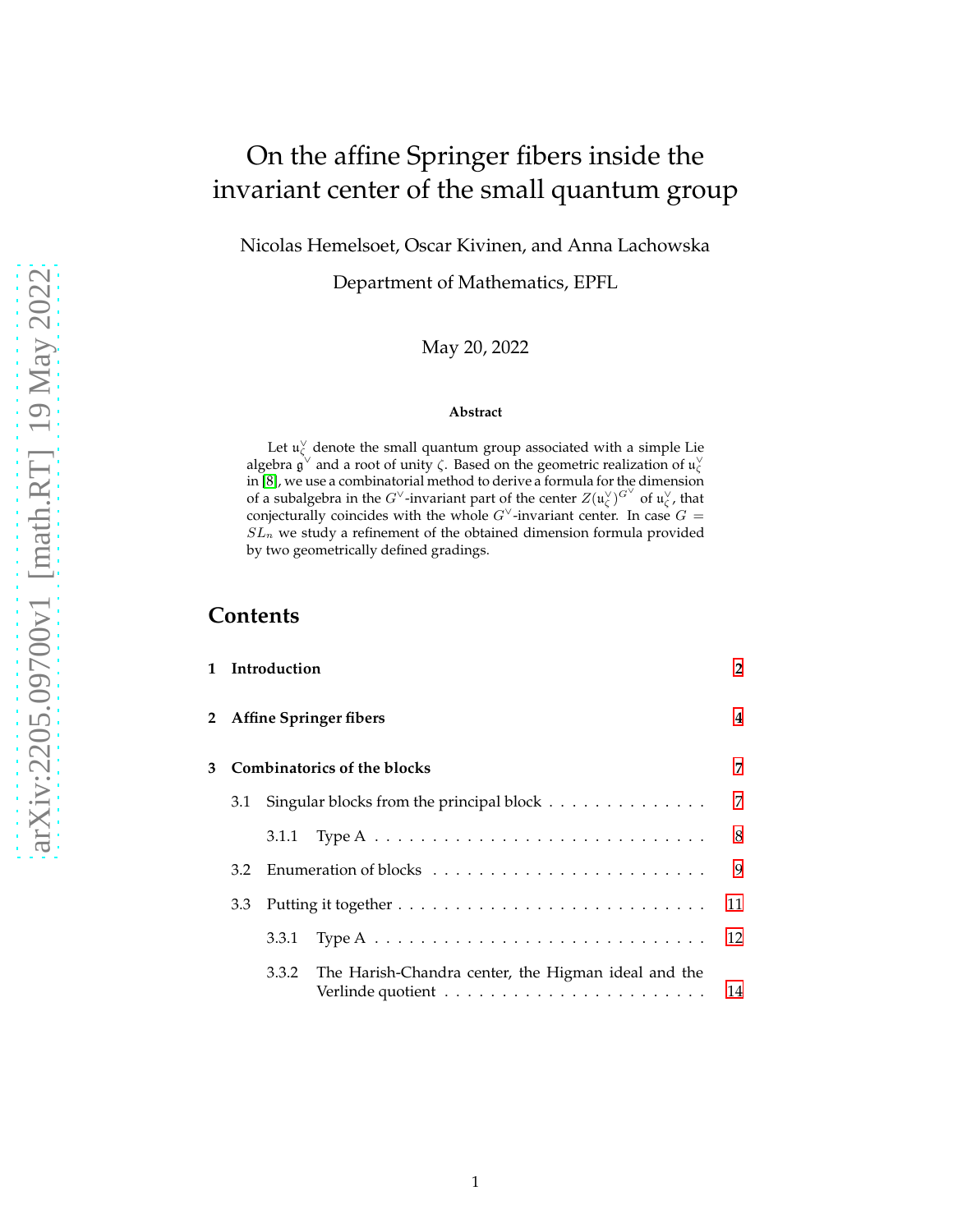|  | 4 The bigrading in type A                             | 15 |
|--|-------------------------------------------------------|----|
|  |                                                       | 16 |
|  |                                                       |    |
|  | 4.3 The positive part of the affine Springer fiber 20 |    |
|  |                                                       |    |
|  |                                                       |    |
|  |                                                       |    |

#### <span id="page-1-0"></span>**References [24](#page-23-0)**

# **1 Introduction**

Let  $G$  be a complex simple simply connected algebraic group, and  $\mathfrak g$  its Lie algebra. We will fix Cartan and Borel subalgebras  $t \subset \mathfrak{b} \subset \mathfrak{g}$  in  $\mathfrak{g}$ . Denote also by  $\mathfrak{t}^\vee\subset\mathfrak{b}^\vee\subset\mathfrak{g}^\vee$  the same data for the Langlands dual Lie algebra. Let  $\ell$  be an odd number that is greater than the Coxeter number  $h$  of  $\mathfrak g$  and coprime to the determinant of the Cartan matrix and to  $h + 1$ .

We denote by  $\mathfrak{u}_{\zeta}^{\vee} = \mathfrak{u}_{\zeta}(\mathfrak{g}^{\vee})$  the small quantum group associated to the Lie algebra  $\mathfrak{g}^{\vee}$  and a primitive  $\ell$ -th root of unity  $\zeta$  [\[33\]](#page-25-0). Let  $\Lambda$  denote the coweight lattice of G, and W the Weyl group of  $\mathfrak g$  (and  $\mathfrak g^{\vee}$ ). Then  $\mathfrak u_{\zeta}^{\vee}$  decomposes into a direct sum of blocks enumerated by the orbits of the extended affine Weyl group of  $\mathfrak{g}, \tilde{W} = W \ltimes \Lambda$  acting via the  $\ell$ -dilated dot action on  $\Lambda$ , see for exam-ple the Introduction to [\[25\]](#page-25-1). We denote by  $\mathfrak{u}^{\vee,\lambda}_\zeta$  the block corresponding to the  $\widetilde{W}$ -orbit of  $\lambda\in\Lambda.$  In particular,  $\mathfrak{u}^{\vee,0}_\zeta$  denotes the principal (regular) block of the small quantum group.

In this paper we derive a dimension formula for a subalgebra in the G<sup>∨</sup>-invariant part of the center  $Z(u_{\zeta}^{\vee})$  of the small quantum group<sup>[1](#page-1-1)</sup>. Conjecturally, this subalgebra coincides with the entire  $Z(u_{\zeta}^{\vee})^{G^{\vee}}$ . In case  $G=SL_n$  we study a refinement of the obtained dimension formula provided by two gradings. Our treatment is based on the geometric realization of the subalgebra in the  $G^{\vee}$ invariant part of the center of  $\mathfrak{u}^\vee_\zeta$  obtained in [\[8\]](#page-24-0).

<span id="page-1-2"></span>**Theorem 1.1** (BBASV)**.** *There is an algebra embedding*

$$
H^*(\mathrm{Gr}^{\zeta,\gamma})^{\widetilde W} \subseteq Z(\mathfrak u_\zeta^\vee)^{G^\vee}
$$

*where the product on the left is the cup product.*

<span id="page-1-3"></span>**Conjecture 1.2** (BBASV)**.** *The embedding above is an isomorphism.*

Here  $\text{Gr}^{\zeta,\gamma} = \text{Gr}^{\gamma} \cap \text{Gr}^{\zeta}$ , where  $\text{Gr}^{\gamma}$  is the affine Springer fiber with  $\gamma = st^{\ell-1}$ for a regular element  $s \in \mathfrak{t}^{reg}$ , and  $\text{Gr}^\zeta$  are the  $\zeta$ -fixed points for the cyclic group action generated by  $\zeta$ . The W-action is the one induced by the lattice action on

<span id="page-1-1"></span><sup>&</sup>lt;sup>1</sup> After this paper was written, we received the complete text of [\[8\]](#page-24-0), where the same dimension is computed. We use a different argument based on the block decomposition.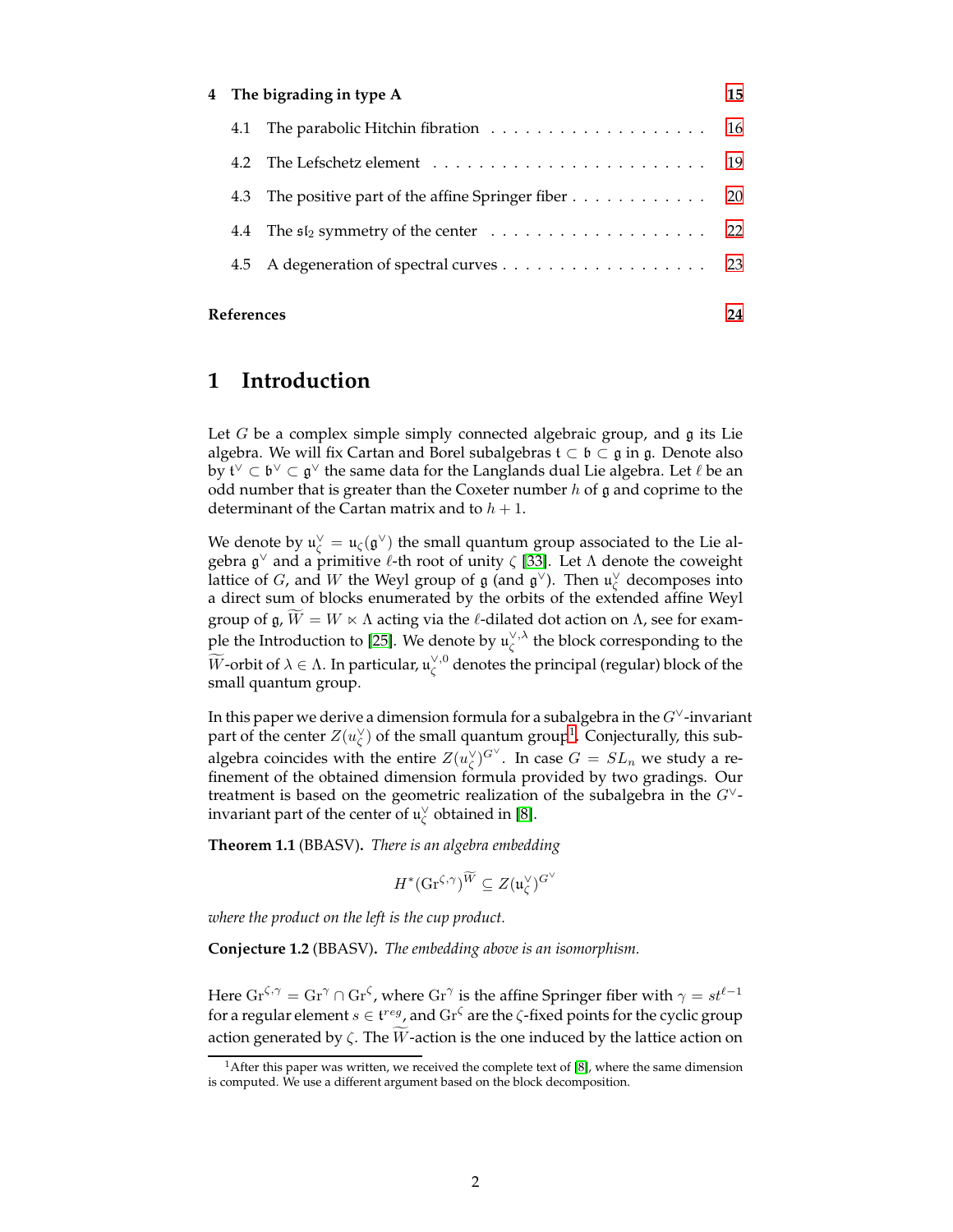the affine Springer fiber, as well as a monodromy action coming from variation of s in a family.

The left-hand side of Theorem [1.1](#page-1-2) decomposes naturally in blocks, since  $\text{Gr}^{\zeta,\gamma}$ can be written as a finite disjoint union of generalizations of affine Springer fibers, as explained in the next section. This block decomposition respects the one on  $Z(\mathfrak{u}_{\zeta}^{\check{\vee}})^{G^{\vee}}$  as explained in *loc. cit.* 

We establish an isomorphism of vector spaces between the geometrically defined subspace of the  $G^{\check{\vee}}$ -invariant part of the center of the regular block  $Z(\mathfrak{u}_\zeta^{\vee,0})^{G^\vee}$ of the small quantum group and Gordon's canonical quotient of the space of the diagonal coinvariants, which we will denote  $DR_W$  and simply call diagonal coinvariants, hoping this will not cause extra confusion. Assuming Conjecture [1.2,](#page-1-3) the obtained result agrees with (an ungraded form of) the conjecture formulated in [\[24\]](#page-25-2).

Further, we extend the result to a similar isomorphism for other blocks of  $\mathfrak{u}_{\zeta}^{\vee}$ , relating the geometrically defined subalgebra in each block of the center  $Z(\mathfrak{u}_\zeta^{\vee,\lambda})$  to a respective space of partial diagonal coinvariants  $\overline{\text{DR}}_n^{W_\lambda}.$ 

Combinatorially, this allows us to derive the formula for the dimension of the subalgebra isomorphic to  $H^*(\text{Gr}^{\zeta,\gamma})^{\widetilde{W}}$  in the  $G^\vee$ -invariant part of the center  $(Z(\mathfrak{u}_\zeta^\vee))^{G^\vee}$  of the small quantum group in terms of the rational Catalan number associated with the Weyl group of g.

<span id="page-2-0"></span>**Theorem 1.3.** *Suppose that* ℓ *is as in the beginning of the Introduction. Then*

$$
\dim H^*(\mathrm{Gr}^{\zeta,\gamma})^{\widetilde{W}} = \mathrm{Cat}_W((h+1)\ell - h, h),
$$

 $\omega$  *where* Cat<sub>W</sub> is the generalized rational Coxeter-Catalan number of W, and h the Cox*eter number associated with the root system of* g*.*

In case  $\mathfrak{g} = \mathfrak{sl}_n$  our result for the dimension of the subalgebra in the center coincides with the formula conjectured by Igor Frenkel for the whole  $G^{\vee}$ -invariant part (see [\[25\]](#page-25-1)):

**Corollary 1.4.** *Let*  $G = SL_n$ , and suppose that  $n \not\equiv 0, -1$  *mod*  $\ell$ . Then

$$
\dim H^*(\mathrm{Gr}^{\zeta,\gamma})^{\widetilde{W}} = c_{(n+1)\ell-n,n} = \frac{1}{(n+1)\ell} \binom{(n+1)\ell}{n},
$$

*the rational*  $((n + 1)\ell - n, n)$ -Catalan number.

The  $G^{\vee}$ -invariant part of the blocks of the center, indeed the entire blocks of the center can in fact be equipped with two gradings that arise from the isomorphism (as a bigraded vector space) of the center of each block with certain equivariant cohomologies of coherent sheaves on the Springer resolution [\[7\]](#page-24-1) (see Theorem [4.13\)](#page-21-1).

In case  $G = SL_n$ , assuming the main conjecture in [\[11\]](#page-24-2), we define a bigrading on the side of the affine Springer fibers, which coincides with the sign-twisted bigraded structure on the diagonal coinvariants (see Theorem [4.11\)](#page-20-0). This bigrading comes from the realization of the invariant piece of the cohomology as a quotient of the BM homology of the "positive part" of the affine Springer fiber, up to a linear dual.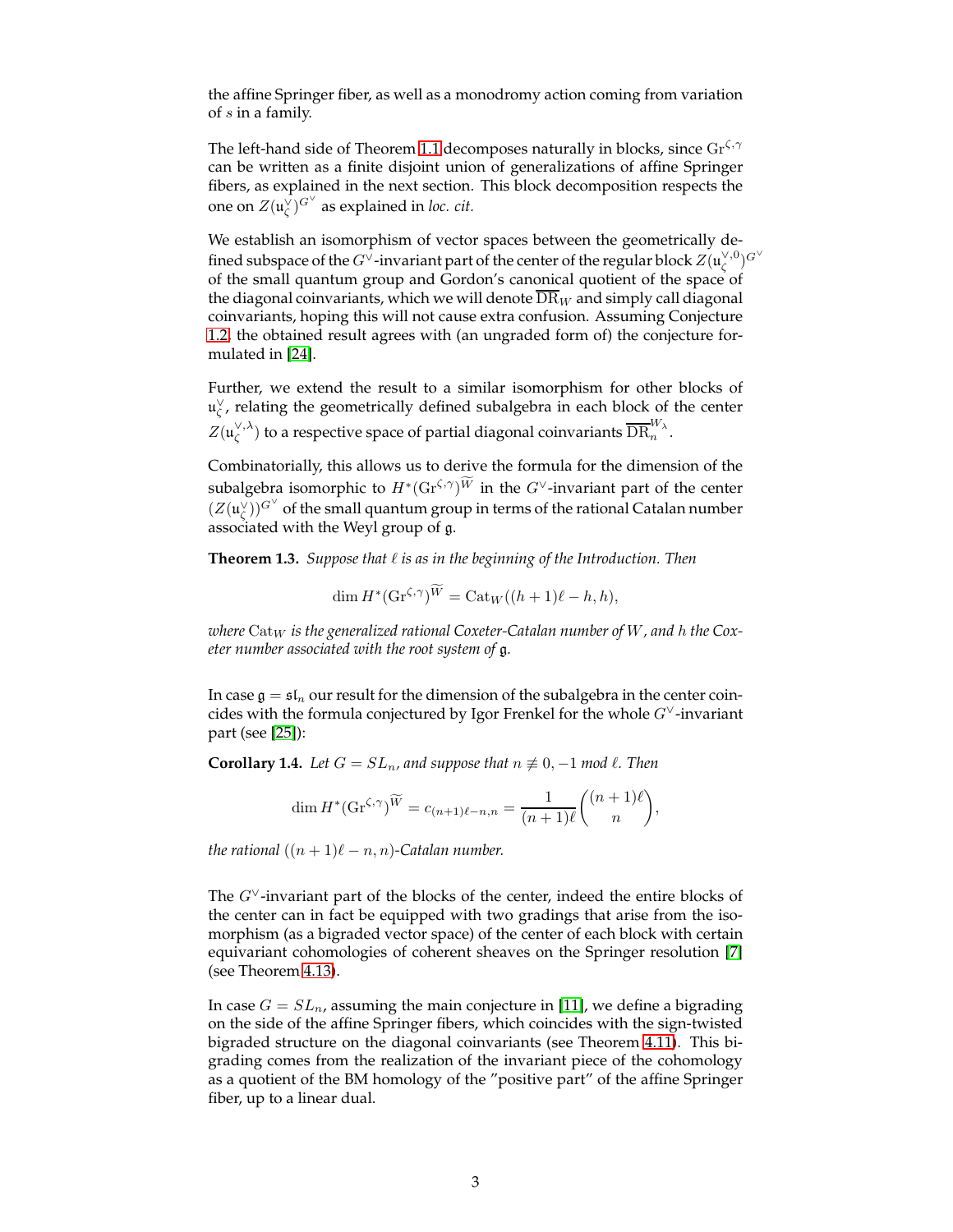We also study another model for the bigrading, coming from the perverse filtration on certain parabolic Hitchin fibers. This formulation is more geometric and allows us, for example, to define an  $sI_2$  action on the blocks of the cohomology of affine Springer fibers. We expect that our bigrading (either version) carried over to the blocks of the center coincides with the one coming from the equivariant cohomologies of the coherent sheaves on the Springer resolution. This would imply in particular that the constructed  $sI_2$ -action on the affine Springer fiber side coincides with the  $\mathfrak{sl}_2$  action "along the diagonals" as in [\[24,](#page-25-2) Section 4]. Finally, we exhibit a spectral curve construction which can hopefully be used to relate the second model of the bigrading to the (much better behaved) elliptic homogeneous affine Springer fibers studied e.g. in [\[12\]](#page-24-3).

### **Acknowledgements**

We would like to thank Erik Carlsson and Peng Shan for helpful explanations of their work. We also thank Roman Bezrukavnikov for sharing the paper [\[8\]](#page-24-0) with us. N.H. appreciates the support of the grant number 182767 of the Swiss National Science Foundation. A.L. is grateful for the support from Faculté des Sciences de Base at École Polytechnique Fédérale de Lausanne.

# <span id="page-3-0"></span>**2 Affine Springer fibers**

Let  $\zeta$  be a primitive  $\ell$ -th root of unity,  $\mathcal{O} := \mathbb{C}[[t]], \mathcal{K} := \mathbb{C}((t)),$  and  $s \in \mathfrak{t}^{reg}$ . Define  $\gamma = st^{\ell-1}$  and consider

$$
\mathrm{Gr}^{\gamma,\zeta} = \mathrm{Gr}^{\gamma} \cap \mathrm{Gr}^{\zeta}
$$

where  $\text{Gr}^{\gamma}$  is the usual affine Springer fiber

$$
\mathrm{Gr}^{\gamma} := \{ gG(\mathcal{O}) | \mathrm{Ad}_{g^{-1}} \gamma \in \mathfrak{g}(\mathcal{O}) \}
$$

and  $\text{Gr}^\zeta$  are the  $\zeta$ -fixed points for the cyclic group action generated by  $\zeta \in \mathbb{G}_m^{rot}$ . More generally, denote by

$$
\mathcal{F}l_{\mathbf{P}}^{\gamma} = \{ g\mathbf{P} | \mathrm{Ad}_{g^{-1}} \gamma \in \mathrm{Lie}(\mathbf{P}) \}
$$

the affine Springer fiber of  $\gamma$  for  $\mathcal{F}l_{\mathbf{P}} = G(\mathcal{K})/\mathbf{P}$  the partial affine flag variety of some parahoric subgroup (or some congruence subgroup thereof) of  $G(K)$ .

Note first that we may view  $\text{Gr}^{\gamma}$  as an affine Springer fiber in the partial affine flag variety for the first congruence subgroup  $G^{(1)}(\mathcal{O}) = \text{ker}(G(\mathcal{O}) \rightarrow G(\mathbb{C}))$ . Namely,

$$
\mathrm{Gr}^{\gamma} \cong \{ [g] \in G(\mathcal{K})/G^{(1)}(\mathcal{O}) | \mathrm{Ad}_{g^{-1}}st^{\ell} \in t\mathfrak{g}(\mathcal{O}) \}.
$$

*Remark* 2.1. The explanation for taking  $\gamma = st^{\ell-1}$  as opposed to  $\gamma = st^{\ell}$  is given by the rewriting of  $\text{Gr}^{\gamma}$  in terms of  $st^{\ell}$  and the congruence subgroup  $G^{(1)}(\mathcal{O})$ above. Ultimately, we will not be interested in the  $\mathcal{F}l_{\mathbf{P}}^{\gamma}$  for standard parahorics, but their close analogs  $f_{\text{P}}^{\gamma}$ , to be defined below. They can be directly defined using  $st^{\ell}$ . This should be compared to [\[8,](#page-24-0) Lemma 2.6.], where the terminology "affine Spaltenstein fiber" and notations such as  ${}^0{\cal G}$ t $_\gamma$  are used.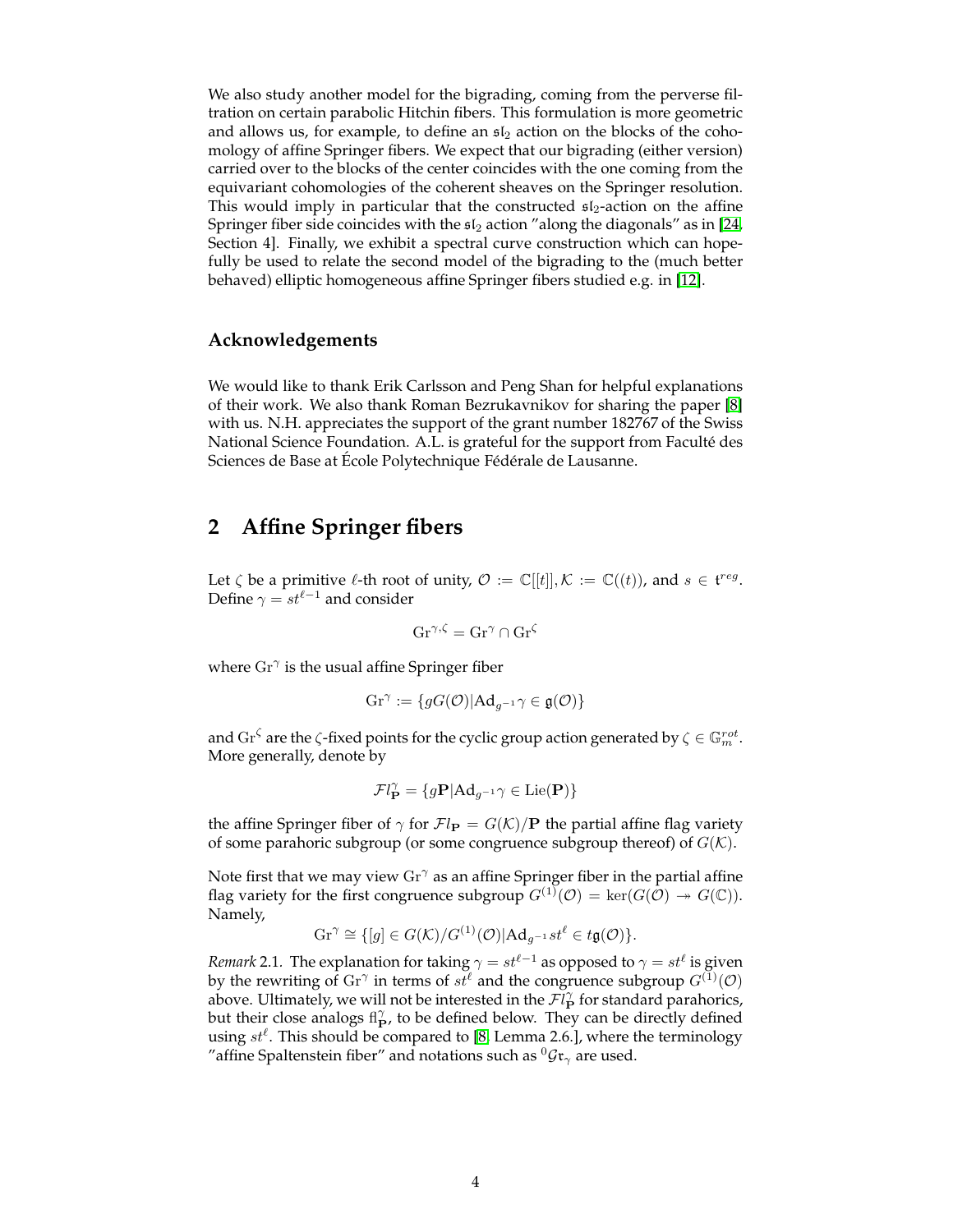By [\[32,](#page-25-3) Proposition 4.6.] we have that

$$
\mathrm{Gr}^\zeta = \bigsqcup_{\lambda \in \Lambda / \widetilde{W}_\ell} \mathcal{F} l_{\mathbf{P}_\lambda}
$$

where  $\mathbf{P}_{\lambda}$  is the parahoric group scheme in  $G((z^{\ell}))$  associated to  $\lambda$ . Here  $\overline{W}_{\ell}$  is the extended affine Weyl group acting by the  $\ell$ -dilated action on  $\Lambda$ .

Since the actions of  $\zeta$  and  $\gamma$  commute,

<span id="page-4-1"></span>
$$
Gr^{\gamma,\zeta} = \bigsqcup_{\lambda \in \Lambda/\widetilde{W}_{\ell}} fl_{\mathbf{P}_{\lambda}}^{\gamma}
$$
 (2.1)

where

$$
{\rm fl}_{{\bf P}_{\lambda}}^{\gamma}=\{[g]\in{\mathcal Fl}_{{\bf P}_{\lambda}}|{\rm Ad}_{g^{-1}}st^{\ell}\in{\rm Lie}({\rm Rad}({\bf P}_{\lambda}))\}.
$$

The  $\Lambda \cong T(\mathcal{K})/T(\mathcal{O})$ -action commutes with  $\zeta$ , so we get a  $\Lambda$ -action on  $\text{Gr}^{\zeta,\gamma}$ and this preserves the decomposition into  $\text{ff}_{\mathbf{P}_{\lambda}}^{\gamma}$ . On  $H^*(\text{Gr}^{\gamma,\zeta})$ , there is also an action of W coming from varying  $s \in \mathfrak{t}^{reg}$ . These assemble to a (left) action of  $\widetilde{W}$  on the cohomology. There is also another commuting (right) action of  $\tilde{W}$  coming from the Springer action. Taking invariants for the left action and antisymmetrizing on the right by the idempotents

$$
\mathbf{e}_{\lambda}^{-} = \frac{1}{|W_{\lambda}|} \sum_{w \in W_{\lambda}} (-1)^{l(w)} w
$$

for  $W_{\lambda}$  a parabolic subgroup of  $\widetilde{W}$ , we have

<span id="page-4-0"></span>**Proposition 2.1.** *As (ungraded)* W*-representations, for the Springer action of* W*,*

$$
H^*(\mathrm{fl}_{\mathbf{P}_\lambda}^{\gamma})^{\widetilde{W}} \cong \mathbb{C}[Q/(h+1)Q]\mathbf{e}_\lambda^-.
$$

*Here* Q *is the coroot lattice. In particular,*

$$
H^*(\mathrm{fl}_{\mathbf{P}_\lambda}^\gamma)^{\widetilde{W}} \cong \overline{\mathrm{DR}}_W^{W_\lambda},
$$

*where*  $\overline{DR}_W$  *is defined in the beginning of Section* [3.1.](#page-6-1) Here  $W_\lambda$  *is the stabilizer of*  $\lambda \in \Lambda$  *inside W.* 

*Proof.* By [\[9,](#page-24-4) Theorem 1.2.] we have that  $H^*(\text{fl}_I^{\gamma})^{\widetilde{W}}$  is isomorphic to

$$
\mathbb{C}[Q/(h+1)Q]
$$

as a W−representation. This is the sgn-twist of  $\overline{\rm DR}_W$  [\[16\]](#page-24-5).

On the other hand, we claim that  $H^*( mathrm{fl}_{\mathbf{P}_\lambda}^\gamma)^{\widetilde W}\cong H^*(\mathrm{fl}_\mathbf{I}^\gamma)^{\widetilde W}\mathbf{e}_\lambda^-$ .

Note that there is a natural inclusion

$$
{\rm fl}_{{\bf P}_{\lambda}}^{\gamma} \to {\cal F}l_{{\bf P}_{\lambda}}^{\gamma}:=\{[g]\in {\cal F}l_{{\bf P}_{\lambda}}|{\rm Ad}_{g^{-1}}st^{\ell}\in {\rm Lie}({\bf P}_{\lambda})\}
$$

And that we always (i.e. for any parahoric containing I and any regular semisimple  $\gamma$ ) have a Cartesian diagram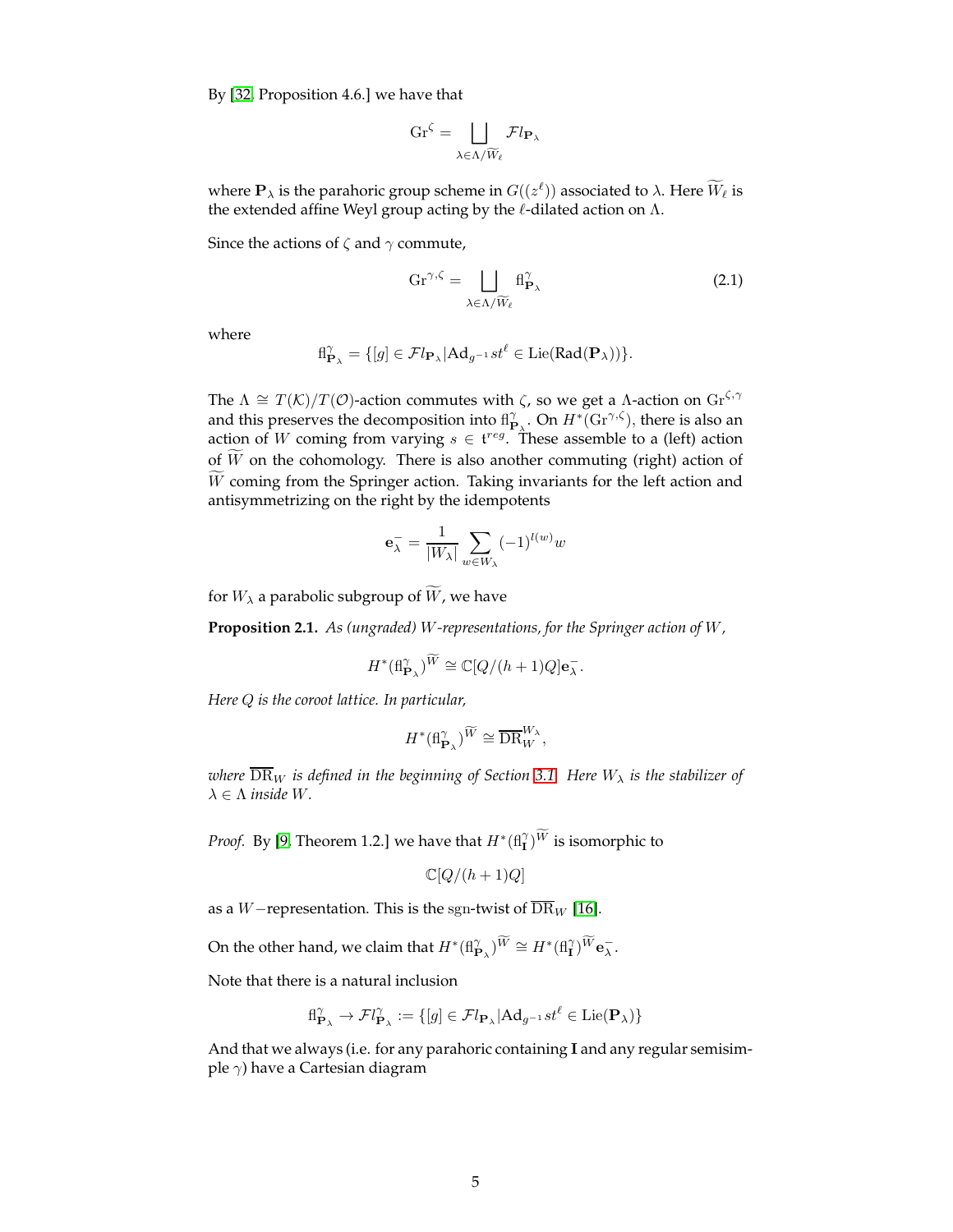$$
\begin{array}{ccc}\n\mathcal{F}l_{\mathbf{I}}^{\gamma} & \longrightarrow & \left[\tilde{l}_{\mathbf{P}}/L_{\mathbf{P}}\right] \\
\downarrow & & \downarrow \\
\mathcal{F}l_{\mathbf{P}}^{\gamma} & \longrightarrow & \left[\ln/L_{\mathbf{P}}\right]\n\end{array}
$$

where the right-hand column is the Grothendieck-Springer resolution for  $L_{\text{P}}$ , the Levi quotient of P. Taking the fiber at 0 of the bottom map gives exactly  $f_{\mathbf{P}}^{\gamma}$ . The cohomology of this fiber is exactly the  $W_{\lambda}$ -antisymmetric part of the pullback of the Springer sheaf (see [\[17,](#page-24-6) Lemma 2.2]), so after noting that everything commutes with the  $\widetilde{W}$ -action, we are done. □

*Remark* 2.2*.* It would be interesting to know if there is an extension of this Proposition to the singly or doubly graded cases. For the doubly graded case in type A, see Corollary [4.12.](#page-20-1)

The relation with the center of the small quantum group is as follows.

**Proposition 2.2.** *We have*

$$
H^*(\mathrm{Gr}^{\zeta,\gamma})^{\widetilde{W}}\cong \bigoplus_{\lambda\in \Lambda/\widetilde{W}_{\ell}}\overline{\mathrm{DR}}_W^{W_{\lambda}}
$$

where  $\overline{\text{DR}}_W^W$  is as in Eq. [\(3.1\)](#page-6-2). Assuming Conjecture [1.2,](#page-1-3) this also gives the block decomposition for  $Z(\mathfrak{u}_\zeta^\vee)^{G^\vee}.$ 

To compute the dimension of  $H^*(\mathrm{Gr}^{\zeta,\gamma})^{\widetilde{W}}$ , it will be enough to understand the structure of the block decomposition and the dimensions of the  $\overline{\text{DR}}^{\overline{W}_{\lambda}}_{W}$ . This will be done in Sections [3.2](#page-8-0) and [3.3.](#page-10-0)

In analogy with the proof of Proposition [2.1,](#page-4-0) we will need the following simple fact. Let

$$
\mathbf{e} = \frac{1}{|W|} \sum_{w \in W} w, \ \mathbf{e}^{-} = \frac{1}{|W|} \sum_{w \in W} (-1)^{\ell(w)} w
$$

be the symmetrizing and antisymmetrizing idempotents for W.

<span id="page-5-0"></span>**Lemma 2.3.** *Let*  $\gamma \in \mathfrak{g}(\mathcal{K})$  *be* any *regular semisimple element. As singly graded* W*-representations, we have that*

$$
H^*(\mathcal{F}l_{\mathbf{I}}^{t\gamma})\mathbf{e}^- \cong H^*(\mathrm{Gr}^{\gamma})[-2\dim G/B]
$$

*Proof.* This is [\[17,](#page-24-6) Lemma 2.2.].

The following corollary is probably well-known but we couldn't find a proof in the literature and give a Springer-theoretic proof here, which may be of independent interest.

**Corollary 2.4.** *Let*  $m > h$  *be coprime to*  $h$ *. Then* 

$$
\mathbb{C}[Q/mQ]\mathbf{e}^{-} \cong \mathbb{C}[Q/(m-h)Q]\mathbf{e}
$$

 $\Box$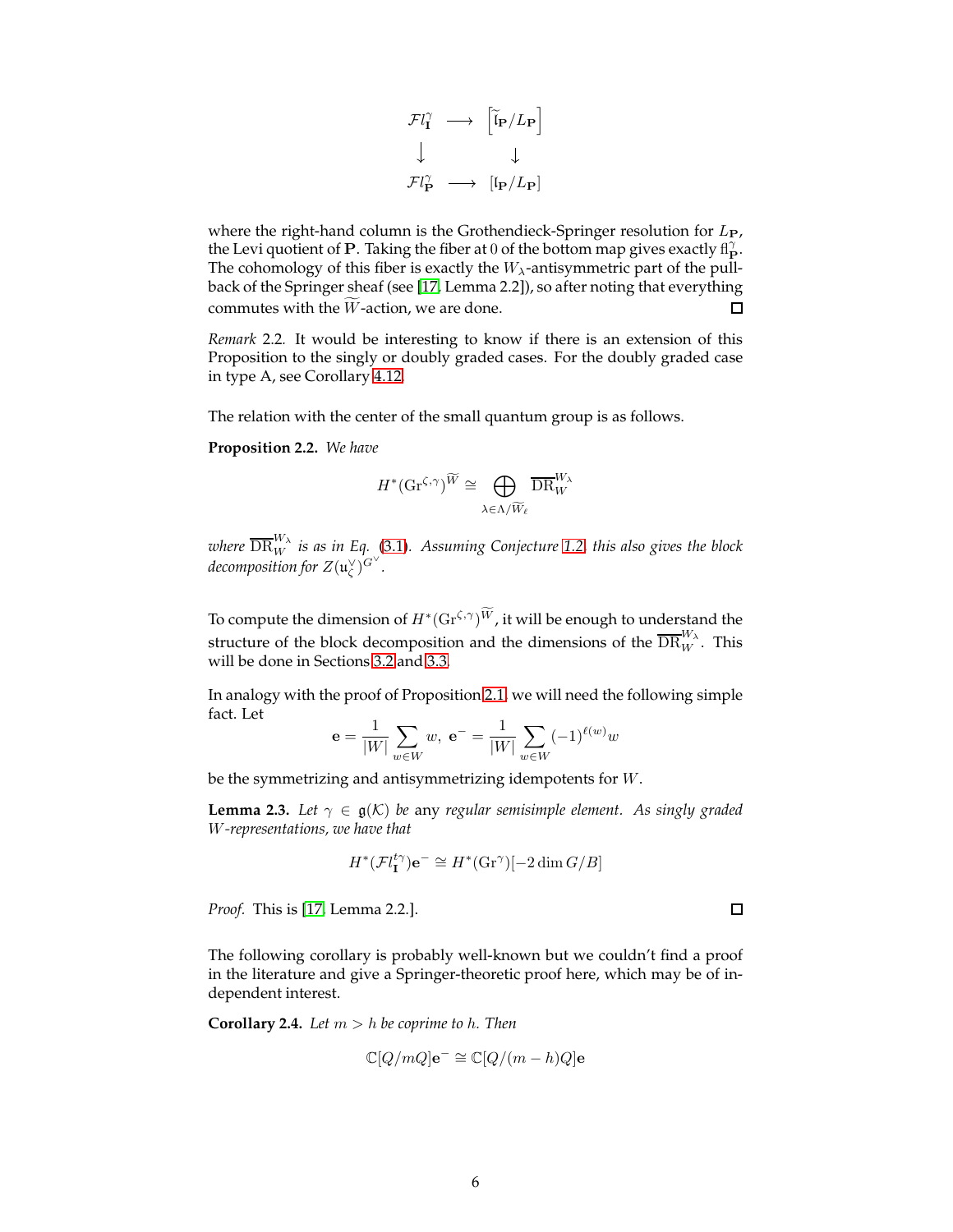*Proof.* For any m coprime to h, it is known by [\[34\]](#page-25-4) that  $\mathbb{C}[Q/mQ]$  can be realized as a  $W$ -representation using the cohomology of the affine Springer fiber corresponding to a certain "elliptic homogeneous element  $\gamma_{m/h}$  of slope  $m/h$ ". More precisely, let  $\Phi_r$  denote the set of roots for g of height r. Write  $m = ah + b$ where  $0 \leq b < h$  and define

<span id="page-6-4"></span>
$$
\gamma_{m/h} = t^a (t \sum_{\phi \in \Phi_{h-b}} e_{\phi} + \sum_{\phi \in \Phi_{-b}} e_{\phi})
$$
\n(2.2)

On the other hand, if  $m > h$ , the element is divisible by t. Dividing by t, we get an elliptic homogeneous element in the same family, but of slope  $m/h - 1 =$  $(m-h)/h$ . Now apply Lemma [2.3.](#page-5-0)

*Remark* 2.3*.* This corresponds to the relation between the number of all orbits vs. the regular orbits of W in  $Q/mQ$ , which are by [\[20,](#page-24-7) Theorem 7.4.4.] given by Eq. [\(3.3\)](#page-8-1) and Eq. [\(3.4\)](#page-9-0).

# <span id="page-6-1"></span><span id="page-6-0"></span>**3 Combinatorics of the blocks**

### **3.1 Singular blocks from the principal block**

For the Lie algebra g, fix a Cartan and Borel subalgebras  $t \subset \mathfrak{b} \subset \mathfrak{g}$ . Then  $t$ carries an irreducible representation of the Weyl group W. Let  $\overline{\rm DR}_W$  denote Gordon's canonical quotient of the diagonal coinvariants for  $W$ . The latter is by definition the quotient ring of  $\mathbb{C}[\mathfrak{t} \times \mathfrak{t}^*]$  over the natural doubly homogeneous ideal containing the invariants without the constant term with respect to the diagonal action of W, and in [\[16\]](#page-24-5) the further quotient  $\overline{DR}_W$  and its structure as a  $W$ -module is studied. In particular, the dimension of  $\overline{\rm DR}_W$  is  $(h+1)^r$  , where  $r = \text{rank}(\mathfrak{g})$ , and h its Coxeter number [\[16,](#page-24-5) Theorem 1.4.] and as a W–representation,  $\overline{\text{DR}}_W \cong \text{sgn} \otimes \mathbb{C}[Q/(h+1)Q]$ , where sgn is the sign representation of W.

Let  $\lambda \in \Lambda$ , and  $W_{\lambda}$  be the stabilizer of  $\lambda$ , and consider

<span id="page-6-2"></span>
$$
\overline{\text{DR}}_W^{\lambda} := \overline{\text{DR}}_W^{W_{\lambda}} = \text{Hom}_{W_{\lambda}}(\text{triv}, \overline{\text{DR}}_W). \tag{3.1}
$$

By Frobenius reciprocity, the latter is the same as  $\mathrm{Hom}_W(\mathrm{Ind}_{W_\lambda}^W(\mathrm{triv}), \overline{\mathrm{DR}}_W).$ 

The bigraded dimension of this space is given by the "Hall inner product" of Frobenius characters:

<span id="page-6-3"></span>
$$
\dim_{q,t}(\overline{\text{DR}}_W^{\lambda}) = \langle \text{Frob}_{q,t}(\text{Ind}_{W_{\lambda}}^W(\text{triv})), \text{Frob}_{q,t}(\overline{\text{DR}}_W) \rangle. \tag{3.2}
$$

Here the Frobenius character  $\mathrm{Frob}_{q,t} : \mathrm{Rep}_{\mathbb{Z}^2-\mathrm{graded}}(W) \to K_0(\mathrm{Rep}_{\mathbb{Z}^2-\mathrm{graded}}(W))$ takes a doubly graded representation to its class in the Grothendieck group, where a representation in bigrading  $(i, j)$  is weighted by  $q^i t^j$ . When  $G = SL_n$ , so that  $W = S_n$ , we use the notation  $Frob_{q,t}$  to also denote the composition of the above map with  $K_0(\text{Rep}_{\mathbb{Z}^2-\text{graded}}(W)) \to \text{Sym}_{q,t}$  sending the Specht module labeled by  $\lambda$  to the Schur function  $s_{\lambda}$ , see the next Section.

 $\Box$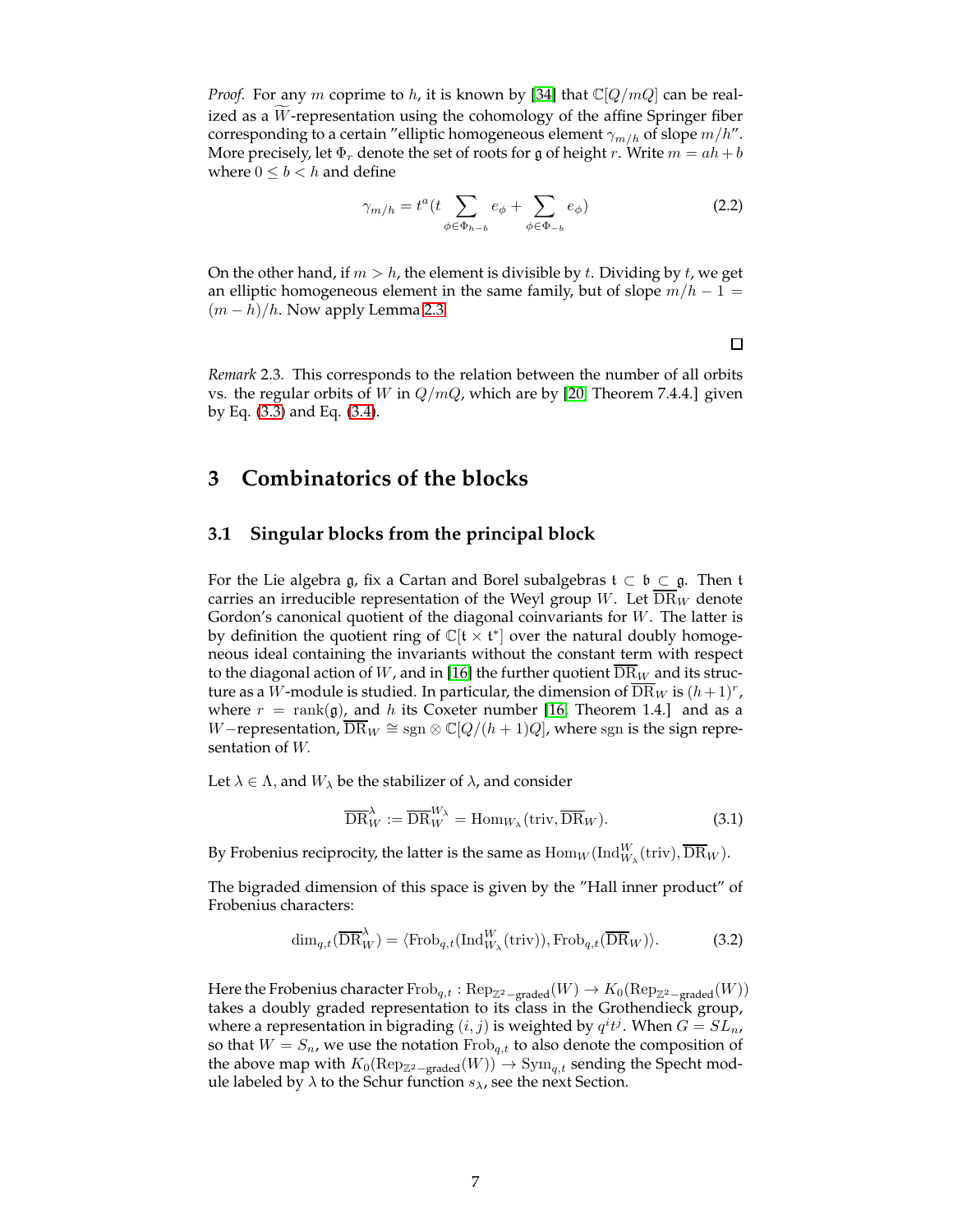#### <span id="page-7-0"></span>**3.1.1 Type A**

Let us now upgrade the type A result to include the natural bigrading. In case  $\mathfrak{g} = \mathfrak{sl}_n$  we have  $W = S_n$  and we write

$$
\overline{\text{DR}}_{S_n} = \overline{\text{DR}}_n = \text{DR}_n = \frac{\mathbb{C}[x_1, \dots, x_n, y_1, \dots, y_n]}{\mathbb{C}[x_1, \dots, x_n, y_1, \dots, y_n]_+^W}
$$

.

 $\Box$ 

Let  $\text{Sym}_{q,t}[X]$  be the ring of symmetric functions over  $\mathbb{Q}(q,t)$  in the alphabet  $X = \{x_1, x_2, \ldots\}$  and let  $\nabla$  be the nabla operator of [\[6\]](#page-24-8), diagonal in the basis of modified Macdonald polynomials. Let  $\{e_\lambda\}, \{p_\lambda\}, \{h_\lambda\}, \{m_\lambda\}, \{s_\lambda\}$  be the bases of elementary, power sum, complete homogeneous, monomial, and Schur symmetric functions, and  $\omega = \omega_X$  the usual involution on symmetric functions.

In this case we have the following more explicit statement about the bigraded dimension of  $\overline{\text{DR}}_n^{W_\lambda}$ .

**Proposition 3.1.** *Let*  $\lambda \in \Lambda$  *and*  $W_{\lambda} \subset S_n$  *be the stabilizer of*  $\lambda$ *. Then* 

$$
\dim_{q,t}(\overline{\text{DR}}_n^{\lambda}) = \langle h_{\lambda}, \nabla e_n \rangle,
$$

*where*  $h_{\lambda}$  *is the homogeneous symmetric function associated with*  $\lambda$ *,*  $e_n$  *the n-th elementary symmetric function, and* ∇ *the Garsia-Haiman nabla operator acting on symmetric functions.*

*Proof.* It is clear that  $\overline{\text{DR}}_n$  is bigraded by x, y-degree and that this decomposition respects the *W*-action. The  $q$ , *t*-Frobenius character is given by Haiman [\[19\]](#page-24-9) as the symmetric function  $\nabla e_n$  where  $\nabla$  is the Garsia-Haiman  $\nabla$ -operator on symmetric functions and  $e_n$  is the *n*-th elementary symmetric function.

It is also well known that the (trivially graded) Frobenius character of  $\mathrm{Ind}_{W_\lambda}^W(triv)$ is given by  $h_{\lambda}$ , the homogeneous symmetric function attached to  $\lambda$ . Therefore, we compute using [\(3.2\)](#page-6-3):

$$
\dim_{q,t}(\overline{\text{DR}}_n^{\lambda}) = \langle \text{Frob}_{q,t}(\text{Ind}_{W_{\lambda}}^W(\text{triv})), \text{Frob}_{q,t}(\overline{\text{DR}}_n) \rangle = \langle h_{\lambda}, \nabla e_n \rangle.
$$

*Remark* 3.1*.* We will later use the interpretation of the Frobenius characters as symmetric functions when  $G = SL_n$ . If we are for example interested in the bigraded multiplicity of  $\lambda$ , it is given by

$$
\langle \nabla e_n, s_\lambda \rangle.
$$

<span id="page-7-1"></span>**Proposition 3.2.** When  $W = S_n$  and  $\lambda$  is subregular, we have

$$
\dim(\overline{\text{DR}}_n^{\lambda}) = \langle h_{\lambda}, \nabla e_n \rangle = \sum_{k=0}^{n-1} \sum_{i+j=k} q^i t^j,
$$

*in particular the bigraded dimensions of*  $\text{DR}_n$  *are* 

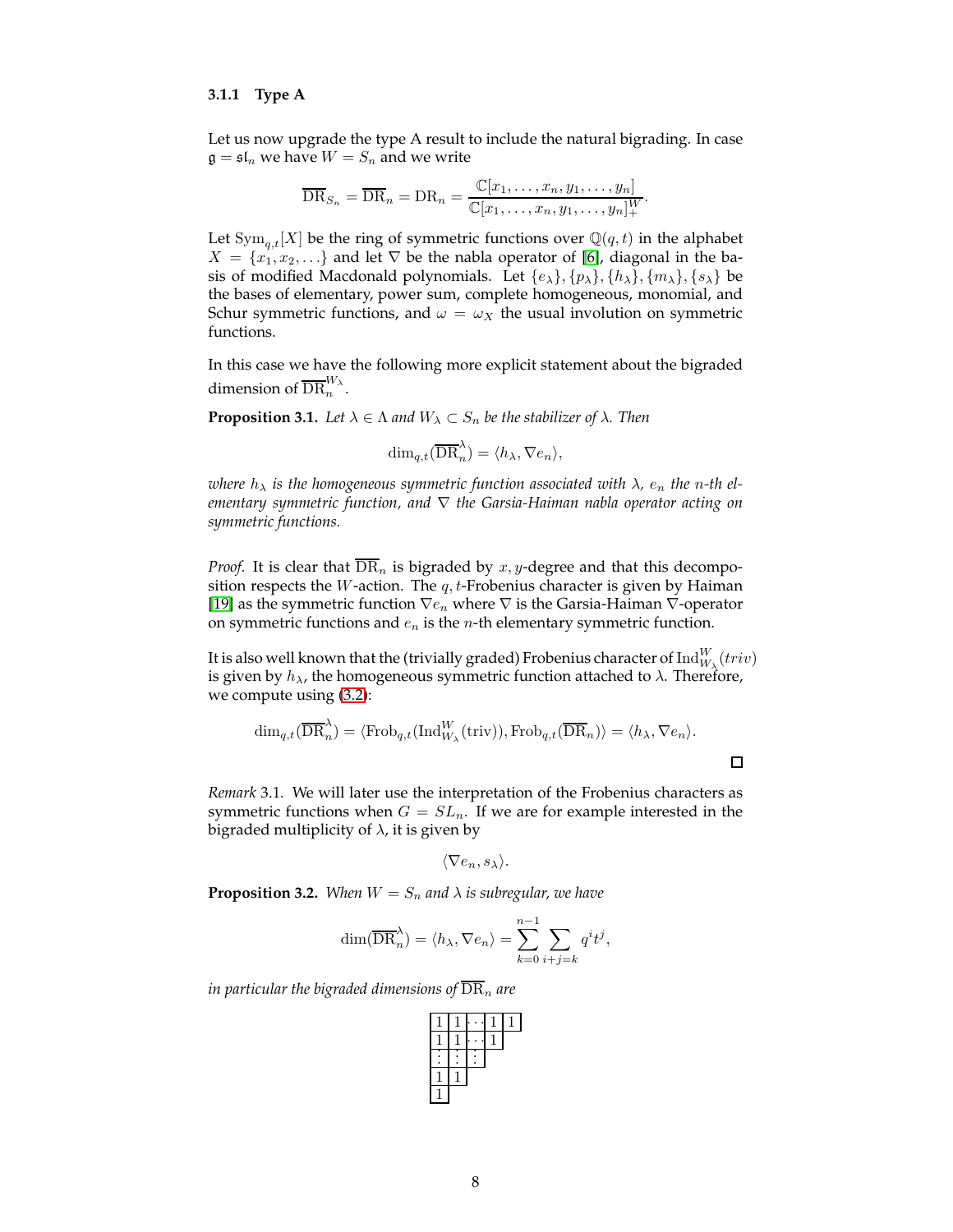*Proof.* The Shuffle Theorem of Carlsson-Mellit [\[11\]](#page-24-2) states that

$$
\nabla e_n = \sum_{\pi \in {\cal PF}_n} q^{\text{area}(\pi)} t^{\text{dinv}(\pi)} x_\pi
$$

where  $\pi \in PF_n$  is a parking function on *n* letters, and area and dinv are cer-tain combinatorial statistics (see [\[11\]](#page-24-2) for the definition). The monomial  $x_{\pi}$  is a monomial in the alphabet  $\{x_1, \ldots, x_n, \ldots\}$  associated to  $\pi$ . Collecting all the monomials in the  $S_n$ -orbit of a fixed  $\pi$  and using the orthogonality of the bases  $\{m_\lambda\}, \{h_\mu\}$  for the Hall inner product, we see that  $\langle h_\lambda, \nabla e_n \rangle$  is a weighted count of Dyck paths whose associated monomial is  $\lambda$ . For  $\lambda = (n-1, 1)$ , these are Dyck paths differing from the one with minimal area by allowing an extra horizontal step (compare [\[15\]](#page-24-10), where a similar result is proved using Schröder paths). Fixing the length of this step, we get  $n -$  length Dyck paths, each of which has the same area. It is easy to see that they all have a different dinv statistic. In total, we get  $\binom{n+1}{2}$  Dyck paths, each with distinct statistics. This completes the proof.  $\Box$ 

**Corollary 3.3.** Let  $\mathfrak{g}^{\vee} = \mathfrak{sl}_n$  and let  $Z(\mathfrak{u}_{\zeta}^{\vee,\lambda})$  denote the block of the center of the small quantum group  $\mathfrak{u}_{\zeta}(\mathfrak{g}^\vee)$  with  $\lambda$  a subregular weight. Let  $P_\lambda\subset G=SL_n$  be the parabolic subgroup associated to  $\lambda$  and  $\widetilde{N}_{\lambda} \simeq T^{*}(G/P_{\lambda})$  the Springer resolution. *The additional grading of the coherent sheaf of poly-vectorfields* ∧ <sup>j</sup>T Nf<sup>λ</sup> *is given by the induced action of* C ∗ *along the fibers of the Springer resolution. Then there is an isomorphism of bigraded vector spaces*

$$
Z(\mathfrak{u}_{\zeta}^{\vee,\lambda})^{i,j} \simeq H^i(\widetilde{N}_{\lambda}, \wedge^j T \widetilde{N}_{\lambda})^{-i-j} \simeq \left(\overline{\mathrm{DR}}_{n}^{\lambda}\right)^{\binom{n+1}{2} - \frac{i+j}{2}, \frac{j-i}{2}}.
$$

*Proof.* The first isomorphism is a particular case of theorem 7 in [\[7\]](#page-24-1). The bigraded dimensions of the equivariant coherent sheaf cohomologies in case when  $\lambda$  is subregular and  $G/P_\lambda \simeq \mathbb{P}^k$  are computed in Theorem 3.3 of [\[25\]](#page-25-1). They match exactly the bigraded dimensions of  $\overline{\text{DR}}^\lambda_n$  obtained in Proposition [3.2.](#page-7-1)

This shows in particular that for  $G$  of type  $A_n$  and a singular block  $Z(\mathfrak{u}_\zeta^{\vee,\lambda})$  such that  $G/P_\lambda$  is a projective space, the cohomology of the corresponding affine Springer fiber is isomorphic to the whole singular block of the center. This also confirms Conjecture 4.9(3) in [\[24\]](#page-25-2) at the level of the bigraded vector spaces. Note that in this case the whole block of the center of the small quantum group is  $G<sup>∨</sup>$ -invariant.

### <span id="page-8-0"></span>**3.2 Enumeration of blocks**

Let  $a_\ell$  be the  $\ell$ -dilated fundamental alcove for  $G$ . We would like to compute the number of blocks  $u_{\zeta}^{\vee,\lambda}$  for the small quantum group for  $\lambda$  with a given stabilizer  $W_{\lambda} \in W$ . Therefore, we have to enumerate the singular coroot weights in  $\mathfrak{a}_{\ell} \cap X^+$ , or equivalently in  $Q/\ell Q$ , with a given type of stabilizer in affine Weyl group. By [\[20\]](#page-24-7), the total number of orbits is

<span id="page-8-1"></span>
$$
\frac{1}{|W|}\prod_{i}(\ell + d_i)
$$
\n(3.3)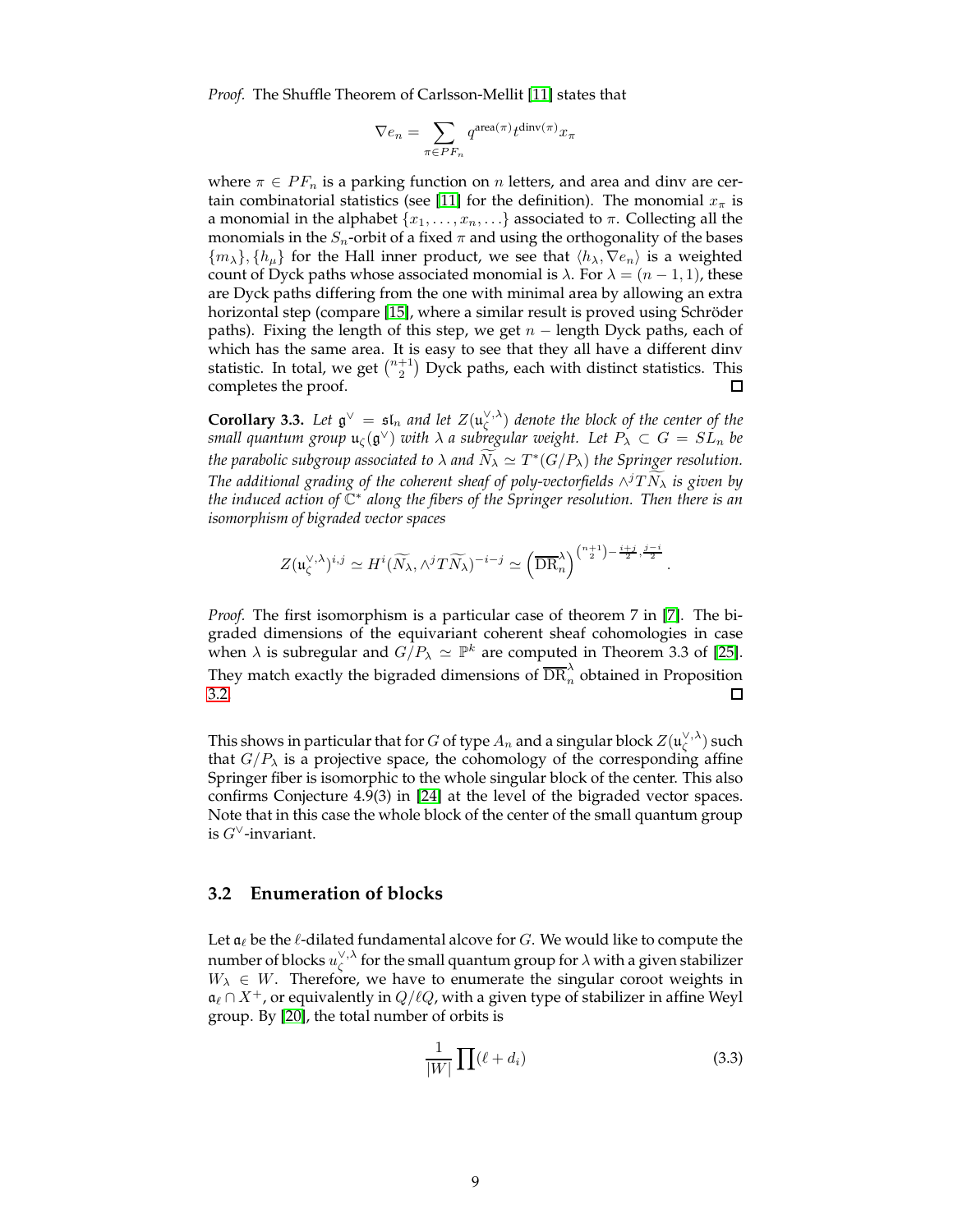and the number of regular orbits is

<span id="page-9-0"></span>
$$
\frac{1}{|W|}\prod_{i}(l - d_i). \tag{3.4}
$$

The first quantity merits a name and plays a significant role in so called Coxeter-Catalan combinatorics, see for example [\[35\]](#page-25-5).

**Definition 3.4.** *Let* m *be coprime to* h*. The* m/h-Coxeter-Catalan number of W *is*

$$
Cat_W(m, h) = \frac{1}{|W|} \prod (m + d_i)
$$

Let us first sketch how this plays out for  $G = SL_n$ . In this case for  $\ell = n + 1$ , we have the classical Catalan number  $\text{Cat}_{S_n}(n+1,n) = \frac{1}{n+1} {2n \choose n}$ . On the other hand, Eq. [\(3.4\)](#page-9-0) gives 1, i.e. there is a single regular orbit in  $Q/(n+1)Q$ .

For more general m, since  $Q/mQ$  for  $(m, n) = 1$  is in  $S_n$ -equivariant bijection with rational parking functions of slope  $m/n$ , we only need to understand the orbits on the latter. One can think of rational parking functions as Dyck paths with labels  $\{1, \ldots, n\}$  on the vertical runs, where the labels have to be increasing in each run. The  $S_n$ -action permutes the labels on the parking functions, and therefore the stabilizer is given by the structure of the vertical runs.

In [\[3,](#page-23-1) Proposition 2] the following is proved, giving the general number of orbits of a given type:

<span id="page-9-1"></span>**Proposition 3.5.** Let  $m_i, i = 1, \ldots, n$  be the number of vertical runs of length  $i$  and let  $\overline{m}_0$  be such that  $\sum_{j=0}^n m_j=m.$  Then the number of Dyck paths with vertical run *structure*  $m_1, \ldots, m_n$  *is given by the multinomial coefficient* 

$$
\frac{(m-1)!}{m_0! \cdots m_n!}
$$

Compare also [\[20,](#page-24-7) Conjecture 2.4.2] in the case  $m = n + 1$ .

These numbers are known as (rational) *Kreweras numbers*. The goal of this section is to understand the general "rational Coxeter" analogs of Kreweras num-bers, as first defined in [\[34\]](#page-25-4). These are defined as follows. Consider  $Q/\ell Q$  with its natural action of the affine Weyl group  $W$ .

The stabilizer in the finite Weyl group  $W \subset W$  of  $q \in Q/\ell Q$  is by [\[34,](#page-25-4) Proposition 4.1.] a parabolic subgroup of W. Let  $\{W_{\lambda}\}\$ be a set of representatives of parabolic subgroups of W. Now,  $\mathbb{C}[Q/\ell Q]$  is by definition a permutation representation of  $W$ , so by orbit-stabilizer splits as

$$
\mathbb{C}[Q/\ell Q] = \bigoplus_{\lambda} d_{\lambda,\ell} \text{Ind}_{W_{\lambda}}^W(1)
$$

**Definition 3.6.** *The*  $\ell/h$ -rational Kreweras number of type  $\lambda$  for G is by definition *the coefficient*  $d_{\lambda,\ell}$  *in the above decomposition. In other words, it is the number of* W *orbits in* Q/ℓQ *with a given stabilizer.*

*Remark* 3.2. Without our assumptions on  $\ell$ , which for example imply  $\ell$  is "very good" in the sense of [\[34\]](#page-25-4), the  $W_{\lambda}$  appearing above are in general only so called *quasi-parabolic* subgroups of W. We will however not need them.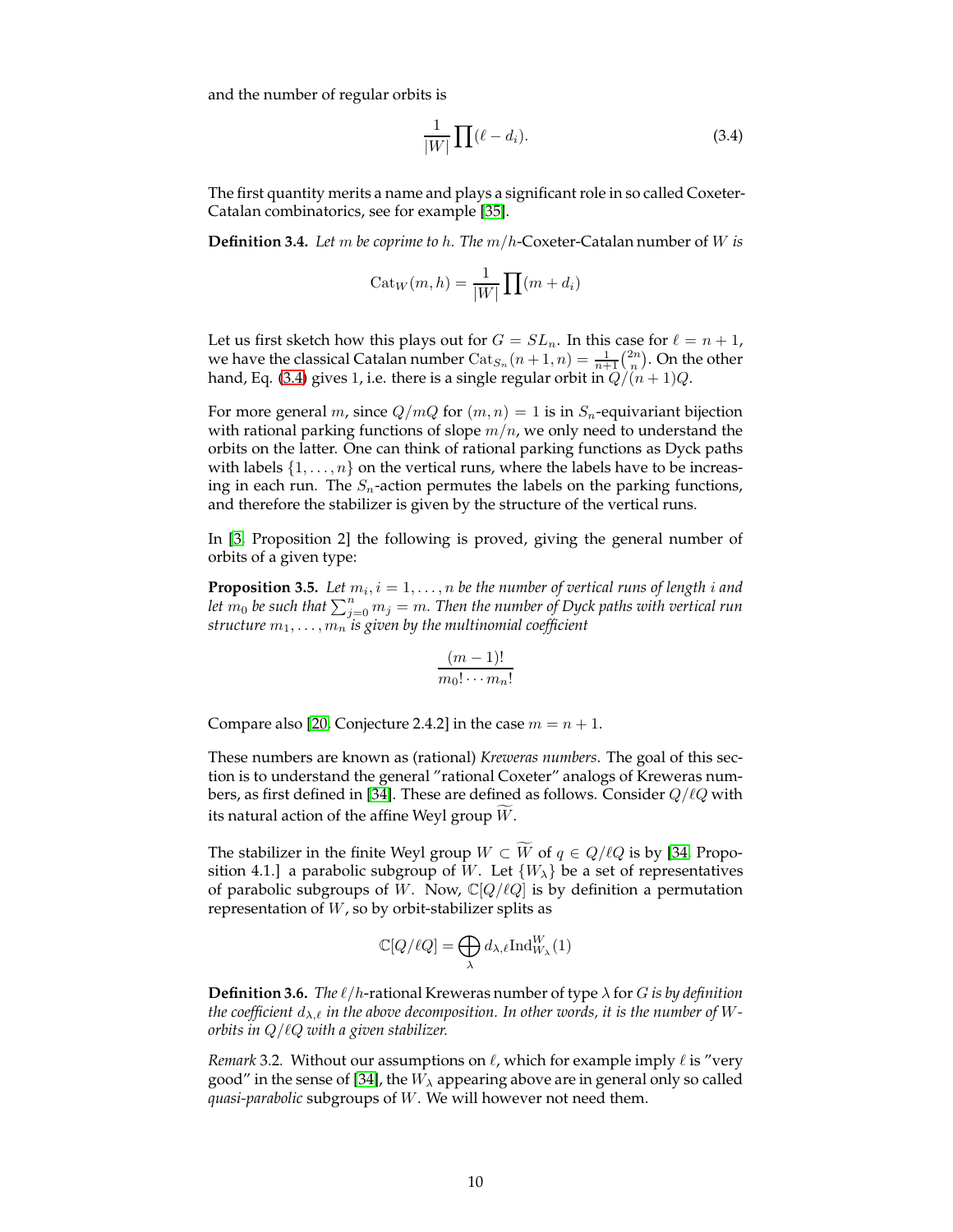Explicit formulas for the Kreweras numbers for classical groups can be found in [\[34\]](#page-25-4). There is also a general formula in terms of hyperplane arrangements [\[34,](#page-25-4) Proposition 5.1.]. We will need the following proposition, which follows directly from the definitions.

**Proposition 3.7.** *The sum of the Kreweras numbers over the representatives*  $\{W_{\lambda}\}\$ is *the* ℓ/h*-Coxeter-Catalan number for* W*:*

$$
\sum_{\lambda} d_{\lambda,\ell} = \mathrm{Cat}_W(\ell,h)
$$

<span id="page-10-4"></span>*Example* 3.3*.* For W of dihedral type, there are three distinct types of orbits, which one can compute by hand or using Eqs. [\(3.3\)](#page-8-1)–[\(3.4\)](#page-9-0), generalizing the Alfano-Reiner results from [\[20,](#page-24-7) Section 7.5]. For example for  $\tilde{G}$  of type  $B_2$ , we have 1 maximally singular orbit (the origin),  $\frac{(\ell-1)(\ell-3)}{8}$  regular orbits, and  $\ell-1$ subregular orbits.



Figure 3.1: The dilated fundamental alcove for  $B_2$  and dominant weights in it for  $\ell = 7$ . Different colors correspond to different stabilizer types.

For  $G$  of type  $G_2$ , we have the origin,  $\frac{(\ell-1)(\ell-5)}{12}$  regular orbits and  $\ell-1$  subregular orbits.

#### <span id="page-10-0"></span>**3.3 Putting it together**

Fix G and as in the previous section, let  $d_{\lambda,\ell}$  be the number of orbits of type  $\lambda$ in  $Q/\ell Q$ . We are interested in the sum

<span id="page-10-2"></span>
$$
d_{h,\ell} := \sum_{\lambda} d_{\lambda,\ell} \dim \overline{\text{DR}}_W^{W_{\lambda}}.
$$
 (3.5)

<span id="page-10-1"></span>**Theorem 3.8.** *Assume*  $\ell$  *does not divide*  $h$  *or*  $h + 1$  *for*  $W$ *. Then We have* 

$$
d_{h,\ell} = \text{Cat}_W(\ell(h+1) - h, h).
$$

The rest of this section will be devoted to a proof of this theorem. Before doing so, we note how this implies Theorem [1.3](#page-2-0) from the Introduction.

<span id="page-10-3"></span>**Corollary 3.9.** *With* ℓ *as above, we have that the dimension of the subalgebra described in Theorem [1.1](#page-1-2) of the* G∨*-invariant part of the center of the small quantum group at a primitive* ℓ*-th root of unity* ζ *is given by*

$$
\dim H^*(\mathrm{Gr}^{\zeta,\gamma})^{\widetilde{W}} = \mathrm{Cat}_W((h+1)\ell - h, h).
$$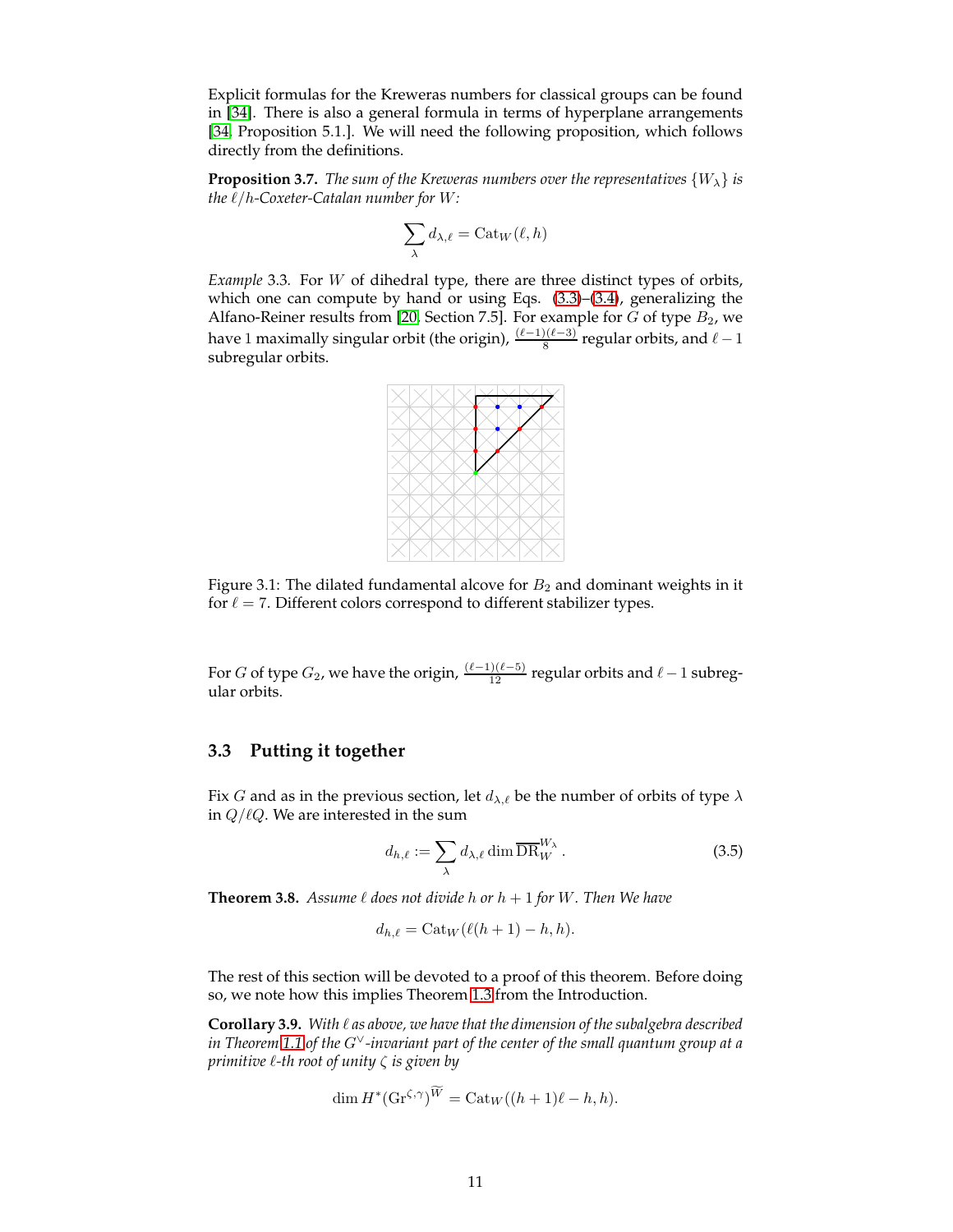*Proof.* Combining Proposition [2.1](#page-4-0) and Eq. [\(2.1\)](#page-4-1), we have that

$$
\dim H^*(\mathrm{Gr}^{\zeta,\gamma})^{\widetilde{W}}
$$

is given by summing  $d_{\lambda,\ell}\dim\overline{\text{DR}}_W^W$  over  $\lambda.$  This is the definition of  $d_{h,\ell}$  from above.

*Of Theorem [3.8.](#page-10-1)* We may interpret the summation over λ on the RHS of Eq. [\(3.5\)](#page-10-2) as follows. Each orbit of type  $\lambda$  contributes a  $\text{Ind}_{W_{\lambda}}^{W} 1$  to the representation  $Q/\ell Q$ . On the other hand,  $\dim \overline{\text{DR}}_{W}^{W_{\lambda}}$  is by Frobenius reciprocity

$$
\dim \mathrm{Hom}_W(\mathrm{Ind}_{W_\lambda}^W(1), \overline{\mathrm{DR}}_W),
$$

so we can write  $d_{h,\ell} = \dim \text{Hom}_W(\mathbb{C}[Q/\ell Q], \overline{\text{DR}}_W)$ . Now note that  $\overline{\text{DR}}_W \cong \mathbb{C}[Q/\ell Q]$ sgn  $\otimes \mathbb{C}[Q/(h+1)Q]$  as W-representations, where sgn is the sign character of W where all simple reflections act by  $-1$ .

Therefore, we are computing the dimension of the anti-invariants:

$$
\operatorname{Hom}_W(\mathbb{C}[Q/\ell Q], \overline{\text{DR}}_W) = (C[Q/\ell Q] \otimes \mathbb{C}[Q/(h+1)Q])\mathbf{e}^-.
$$

By our assumptions on  $\ell$ , the Chinese remainder theorem implies  $\mathbb{C}[Q/\ell Q] \otimes$  $\mathbb{C}[Q/(h+1)Q] \cong \mathbb{C}[Q/\ell(h+1)Q]$  as W-representations.

To conclude the proof, use Lemma [2.3](#page-5-0) to note that

$$
\mathbb{C}[Q/\ell(h+1)Q]\mathbf{e}^{-} \cong \mathbb{C}[Q/(\ell(h+1)-h)Q]^W.
$$

The dimension of this space is  $Cat_W((h + 1)\ell - h, h)$  by definition.

 $\Box$ 

*Remark* 3.4*.* Corollary [3.9](#page-10-3) gives the dimension of the cohomology of the affine Springer fibers. By the explicit computation on the coherent side, we know that these dimensions match the dimensions of the  $G^{\vee}$ -invariant part of the center of the small quantum group for types  $A_1$ ,  $A_2$ ,  $A_3$ ,  $A_4$ ,  $B_2$ ,  $G_2$  for all blocks (see [\[21,](#page-24-11) Sections 4 and 5]). Therefore, Conjecture [1.2](#page-1-3) is confirmed in all these cases.

*Example* 3.5*.* We illustrate the dimension formula by a continuation of Example [3.3.](#page-10-4) In the case of  $B_2$  one computes

$$
d_{h,\ell} = 25 \cdot \frac{(\ell-1)(\ell-3)}{8} + 10 \cdot (\ell-1) + 1
$$

and in the case of  $G_2$  one has

$$
49 \cdot \frac{(\ell-1)(\ell-5)}{12} + 21 \cdot (\ell-1) + 1
$$

and these can be checked to match Hochschild cohomology computations as in [\[21\]](#page-24-11).

#### <span id="page-11-0"></span>**3.3.1 Type A**

Let  $d_{\lambda,\ell}$  be the number of orbits of type  $\lambda$  in  $Q/\ell Q$ . We will give a slightly different proof of Theorem [3.8](#page-10-1) for  $G$  of type  $A$  in this section, which we hope will be illuminating to the reader. Note that

$$
d_{n,\ell} := \sum_{\lambda \in P(n)} d_{\lambda,\ell} \langle h_{\lambda}, \nabla e_n \rangle_{|q=t=1}
$$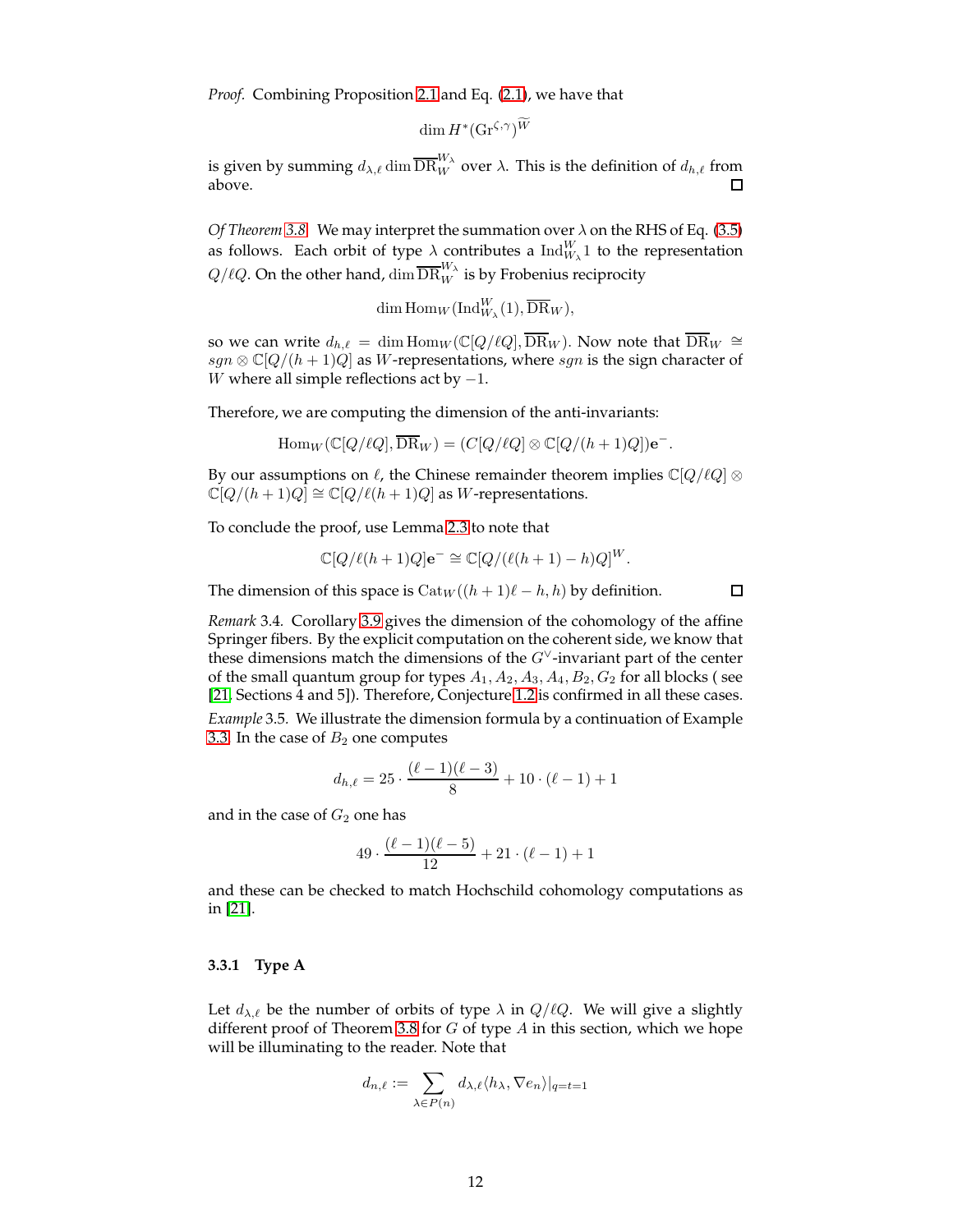in this case, where we use the Hall inner product on symmetric functions and  $h_{\lambda}$  is the complete homogeneous symmetric function.

By Proposition [3.5,](#page-9-1) we have that

$$
d_{\lambda,\ell} = \frac{1}{\ell} \binom{\ell}{m_0(\lambda),\ldots,m_n(\lambda)},
$$

where  $m_i(\lambda)$  is the number of parts of size i in  $\lambda$  for  $i > 0$  and defined as above for  $i = 0$ .

The final answer we are looking for is the  $((n + 1)\ell - n, n)$ -Catalan number. This is the same as the total number of orbits in  $Q/(n(\ell+1) - n)Q$ .

<span id="page-12-1"></span>**Theorem 3.10.** *Suppose*  $\ell$  *is as in the introduction, i.e. odd and*  $n \not\equiv 0, -1$  *mod*  $\ell$ *. We have*

$$
d_{n,\ell} = c_{(n+1)\ell - n,n} = \frac{1}{(n+1)\ell} \binom{(n+1)\ell}{n},
$$

*the rational*  $((n+1)\ell - n, n)$ -Catalan number.

*Proof.* Note that  $d_{\lambda,\ell} = \langle P_{\ell,n} \cdot 1, m_\lambda \rangle|_{q=t=1}$  where  $m_\lambda$  are the monomial symmetric functions and  $P_{m,n}$  for  $m, n \geq 0$  are the usual elliptic Hall algebra operators as in [\[30\]](#page-25-6).

We may combine the summation over  $\lambda$  on the RHS and use linearity of the scalar product to get

<span id="page-12-0"></span>
$$
\langle \sum_{\lambda} h_{\lambda} \langle P_{\ell,n} \cdot 1, m_{\lambda} \rangle, \nabla e_n \rangle |_{q=t=1} = \langle \omega P_{\ell,n} \cdot 1, \nabla e_n \rangle |_{q=t=1}
$$
 (3.6)

Here  $\omega$  is the usual involution on symmetric functions. On the other hand, on the LHS, we may write  $d_{n,\ell} = \langle P_{(n+1)\ell-n,n} \cdot 1, e_n \rangle_{|q=t=1}$ . We may interpret this latter pairing as taking the dimension of the invariants in the  $((n + 1)\ell$  $n, n$ )-parking function module. On the other hand, this is the same as the antiinvariant part of the  $((n + 1)\ell, n)$ –parking function module by Lemma [2.3.](#page-5-0)

In Eq. [\(3.6\)](#page-12-0) we may further interpret the pairing as the dimension of the invariants of the tensor product of the sign-twisted  $(\ell, n)$ -parking function module and the  $(n + 1, n)$ -parking function modules.

Now, each of these  $m, n$ -parking function modules looks like  $\mathbb{C}[Q/mQ]$  where *Q* is the root lattice of  $S_n$ . If  $n \neq 0, -1$  mod  $\ell$ , the Chinese remainder theorem implies that  $\mathbb{C}[Q/\ell Q \times Q/(n+1)Q] \cong \mathbb{C}[Q/(\ell(n+1))Q]$  as  $S_n$ -representations, giving the conclusion.

*Remark* 3.6*.* We have checked the identity from Theorem [3.10](#page-12-1) with a computer for all (not just coprime to  $n, n + 1$ ) odd  $5 < \ell < 30$  and  $1 < n < 10$  and expect it to be true in general.

*Remark* 3.7*.* By the rational shuffle conjecture, resulting from e.g. [\[29\]](#page-25-7), we know the bigraded scalar products  $\langle P_{m/n} \cdot 1, h_{\lambda} \rangle$  for the  $m/n$ -case as well. It would be interesting to understand a (bi)graded version of Theorem [3.10](#page-12-1) as well.

 $\Box$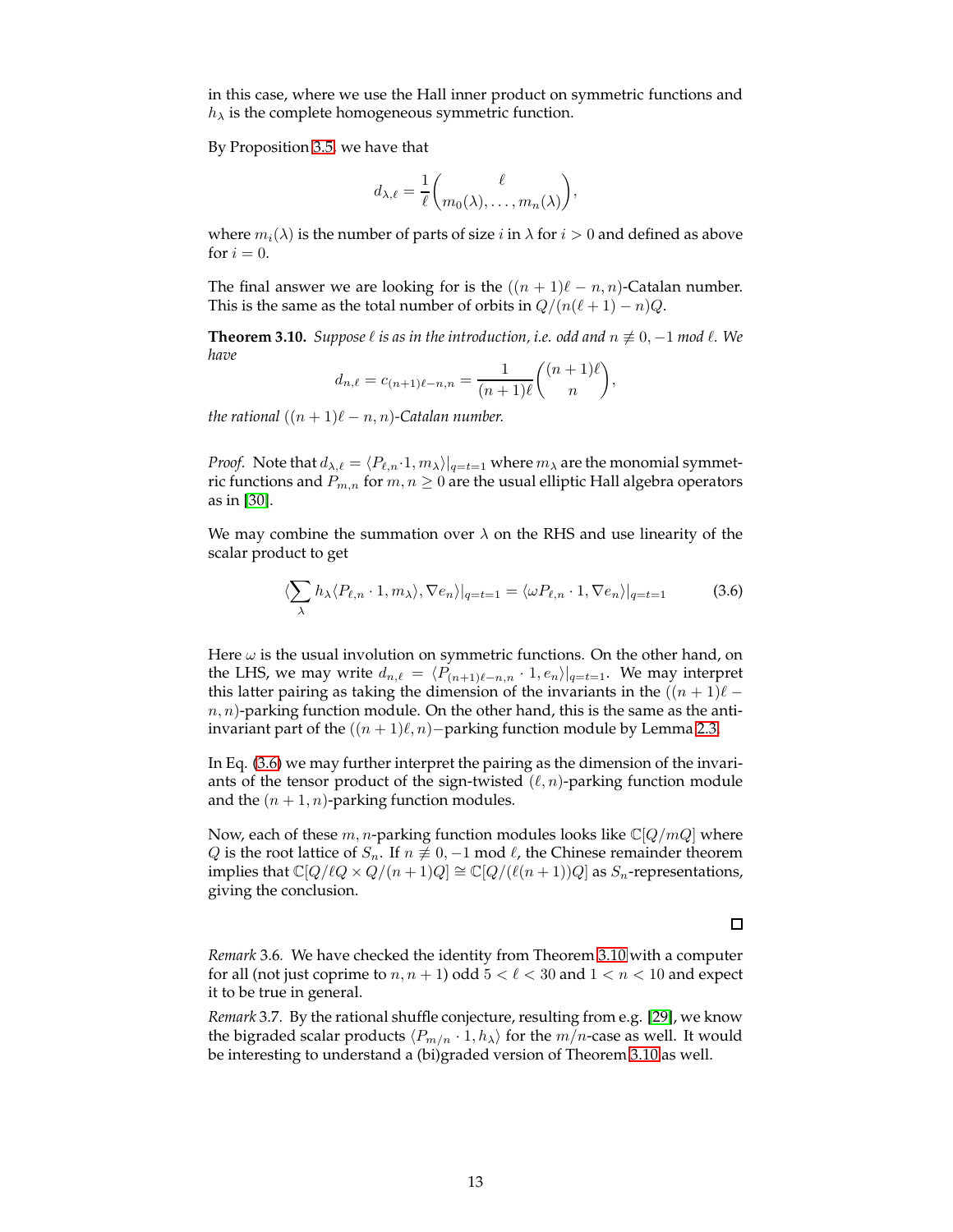#### <span id="page-13-0"></span>**3.3.2 The Harish-Chandra center, the Higman ideal and the Verlinde quotient**

In the proof of Theorem [3.8](#page-10-1) we have obtained a (non-multiplicative) combinatorial model of a subalgebra  $\overline{Z}\,\equiv\,H^*(\mathrm{Gr}^{\zeta,\gamma})^{\widetilde{W}}$  of  $Z(\mathfrak{u}_\zeta^\vee)^{G^\vee}$ , and hopefully, under Conjecture [1.2,](#page-1-3) of the whole  $G^{\vee}$ -invariant part of the center. It is given by

<span id="page-13-1"></span>
$$
\overline{Z} \cong \mathbb{C}[Q/\ell(h+1)Q]e^{-} \cong [\mathbb{C}[Q/(h+1)Q] \otimes \mathbb{C}[Q/\ell Q]]^{W_{-}}
$$
(3.7)

Here we denote by  $[.]^{W-}$  taking the isotypical component of the sign representation. We would like to point out remarkable correspondences between certain natural subspaces in  $[\overline{\mathbb{C}}[Q/(h+1)Q]\otimes \mathbb{C}[Q/\ell Q]]^{W_{-}}$  and the well known subspaces in  $Z(\mathfrak{u}_\zeta^\vee)^{\tilde{G}^\vee}.$ 

Recall that  $\mathfrak{u}_{\zeta}^{\vee}$  is a unimodular Hopf algebra, meaning that it contains a twosided integral  $\nu\in Z(\mathfrak{u}_\zeta^\vee)$  that is unique up to rescaling and such that  $\nu x=\varepsilon(x)\nu$ and  $x\nu = \varepsilon(x)\nu$  for any  $x \in \mathfrak{u}_\zeta^\vee$ , where  $\varepsilon : \mathfrak{u}_\zeta^\vee \to \mathbb{C}$  is the counit. The Hopf algebra  $\mathfrak{u}_\zeta^\vee$  is a left module over itself with respect to the Hopf adjoint action  $\mathrm{ad}h(x) = \sum h_1xS(h_2)$  for any  $h, x \in \mathfrak{u}^{\vee}_{\zeta}$ , where S is the antipode and we used the Sweedler's notation for the coproduct  $\Delta h = \sum h_1 \otimes h_2$ . It is easy to see that the space  $\mathrm{ad}\nu(\mathfrak{u}_{\zeta}^{\vee})$  is spanned by central elements.

**Definition 3.11.** *The space*  $\mathrm{ad}\nu(\mathfrak{u}^{\vee}_{\zeta}) \equiv Z_{\mathrm{Hig}}$  *is an ideal in*  $Z(\mathfrak{u}^{\vee}_{\zeta})$ *, called the Higman ideal.*

Recall also that  $\mathfrak{u}^\vee_\zeta$  is a quasitriangular Hopf algebra with the invertible element  $R\in\mathfrak{u}^\vee_\zeta\otimes\mathfrak{u}^\vee_\zeta$  such that the map

$$
J: f \to m(f \circ S^{-1} \otimes id)(R_{21}R_{12})
$$

sends the  $K_{2\rho}$ -twisted traces of  $\mathfrak{u}_\zeta^\vee$ -modules to  $Z(\mathfrak{u}_\zeta^\vee)$ . Moreover, it is an injective algebra homomorphism from the Grothendieck ring of  $\mathfrak{u}_\zeta^\vee$  into the center.

**Definition 3.12.** *The homomorphic image of the Grothendieck ring under the map* J is a subalgebra  $Z_{\text{HCh}} \subset Z(\mathfrak{u}_\zeta^\vee)$  called the Harish-Chandra center.

It follows from Lusztig's tensor product theorem for simple modules over the big quantum group [\[27\]](#page-25-8), that  $Z_{\text{HCh}}$  is isomorphic as an algebra to  $\mathbb{C}[\Lambda]^W/\mathbb{C}[\ell\Lambda]^W$ [\[10\]](#page-24-12), the algebra of characters of  $\mathfrak{u}_{\zeta}^{\vee}$ -modules, spanned by the W-symmetric functions with highest weights in  $\Lambda/\ell\Lambda$ , and that  $\dim\ Z_{\rm HCh}=\ell^{r(\mathfrak{g}^{\vee})}.$ 

**Proposition 3.13.** *([\[26\]](#page-25-9), Proposition 2.26 and Theorem 4.3). The Higman ideal is spanned by the images of the characters of the projective* u ∨ ζ *-modules under the map* J*. The intersection of* ZHig *with each block of the center is one-dimensional and therefore we have*  $\dim Z_{\text{Hig}} = \text{Cat}_W(\ell, h)$ *.* 

We have

$$
Z_{\rm Hig} \subset Z_{\rm HCh} \subset Z(\mathfrak{u}_\zeta^\vee)^{G^\vee}
$$

The second inclusion follows from the fact that the J-image of the Grothendieck ring also arizes as the specialization to  $\mathfrak{u}_{\zeta}^{\vee}$  of the center of the big quantum group, where the action of  $\mathfrak{g}^{\vee}$  is realized by the adjoint action of the *l*-th divided powers of the Chevalley generators, trivial on the central elements.

Now consider the model of  $\overline{Z} \subset Z(\mathfrak{u}_\zeta^\vee)^{G^\vee}$  given by [3.7.](#page-13-1) Note that there exists exactly one regular orbit of W in  $\mathbb{C}[Q/(h+1)Q]$ , which decomposes as the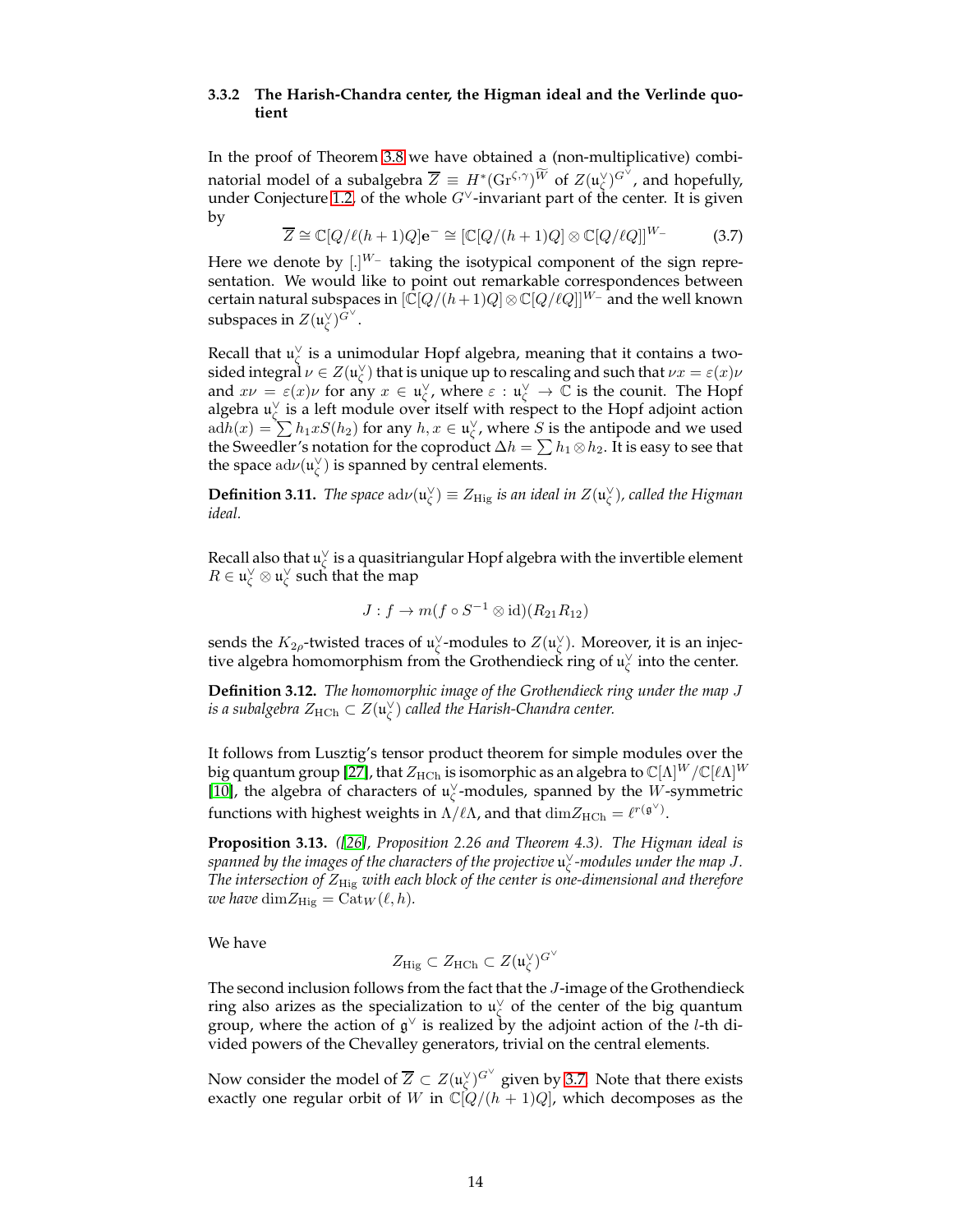regular representation of  $W: O_{\text{reg}} = \sum_{i \in I} d_i V_i$ , where  $\{V_i\}_{i \in I}$  is the complete set of inequivalent irreducible representations of W, and  $d_i = \dim V_i$ . On the other hand,  $\mathbb{C}[Q/\ell Q]$  decomposes as  $\sum_{i\in I} \underline{k}_i V_i$  for some natural  $k_i > 0, i \in I$ . Now for each  $i \in I$  there exists a unique  $i \in I$  such that  $V_{\overline{i}} = V_i \otimes sgn$  and  $d_i = d_{\bar{i}}.$  Here  $sgn$  denotes the sign representation of  $W.$  We have that  $V_j \otimes V_i$ contains sgn with multiplicity 1 if and only if  $j = i$ . Then

$$
[O_{\text{reg}} \otimes \mathbb{C}[Q/\ell Q]]^{W_{-}} \cong [(\sum_{i \in I} d_i V_i) \otimes (\sum_{i \in I} k_i V_i)]^{W_{-}} \cong (\sum_{i \in I} k_i d_i (sgn)),
$$

so that the dimension of this subspace equals to the dimension of  $\mathbb{C}[Q/\ell Q]$ , namely  $\ell^{r(\mathfrak{g})}.$  Therefore  $\dim[O_{\text{reg}}\otimes \mathbb{C}[Q/\ell Q]]^{W_-}=\dim Z_{\text{HCh}}.$ 

Further, there exists a natural subspace of dimension  $\dim Z_{\mathrm{Hig}}$  in  $[O_{\mathrm{reg}} \otimes \mathbb{C}[Q/\ell Q]]^{W_-}$ . Lemma [2.3](#page-5-0) implies that  $\mathbb{C}[Q/(h+1)Q]$  contains the sign representation  $sgn \subset$  $O_{reg}$  of W with multiplicity 1. Each of the  $Cat_W(\ell, h)$  orbits of W in  $\mathbb{C}[Q/\ell Q]$ contains the trivial representation  $triv$  with multiplicity 1. Therefore the subspace dim  $sgn \otimes triv^{\text{Cat}_W(\ell,h)} = \dim Z_{\text{Hig}}$  and we have

$$
sgn \otimes triv^{\mathrm{Cat}_W(\ell,h)} \subset [O_{\mathrm{reg}} \otimes \mathbb{C}[Q/\ell Q]]^{W_-}.
$$

Exchanging the roles of sgn and triv also leads to an interesting subspace in  $O_{\text{reg}} \otimes \mathbb{C}[Q/\ell Q]]^{W_{-}}$ . We have exactly one trivial representation  $triv$  in  $O_{\text{reg}}$ . By Lemma [2.3](#page-5-0) the sign representation in  $\mathbb{C}[Q/\ell Q]$  has multiplicity  $\text{Cat}_W(\ell-h,h)$ . Therefore the subspace  $triv \otimes sgn^{{\rm Cat}_{W}(\ell-h,h)}$  in our model of the center has the dimension  $\text{Cat}_W(\ell - h, h)$ , which is the dimension of the Verlinde quotient *Verl* of the Harish-Chandra center of  $\mathfrak{u}_{\zeta}^{\vee}$ . Recall that the Verlinde quotient of the Grothendieck ring is spanned by the characters of the Weyl modules over  $\mathfrak{u}^\vee_\zeta$  with highest weights running over the regular weights in the  $\ell$ -dilated fundamental alcove  $a_{\ell}$ , and the multiplication is defined up to the ideal spanned by the linear combinations of Weyl characters symmetric with respect to any reflection in  $W_{\ell}$ . The number of regular weights in  $\mathfrak{a}_{\ell}$  is given by  $\text{Cat}_W(\ell-h, h)$ .

We have

$$
triv \otimes sgn^{{\rm Cat}_W(\ell-h,h)} \subset [O_{\rm reg} \otimes \mathbb{C}[Q/\ell Q]]^{W}.
$$

with dim  $triv \otimes sgn^{\text{Cat}_W(\ell-h,h)} = \dim Verl.$ 

The Verlinde algebra admits a basis of representatives spanned by  $W$ -antisymmetric linear combinations Weyl characters ([\[1\]](#page-23-2)), while the Higman ideal admits a basis of W-symmetric linear combinations of Weyl characters (([\[23\]](#page-25-10), Proposition 4.3), in parallel with the appearence of  $sgn^{\text{Cat}_W(\ell-h,h)}$  and  $triv^{\text{Cat}_W(\ell,h)}$  respectively in our combinatorial model.

# <span id="page-14-0"></span>**4 The bigrading in type A**

In this section we explain how to get a bigrading on the space  $H^*(\mathcal{F}l_{\mathbf{I}}^{\gamma})^{\widetilde{W}} \cong \mathbb{R}$  $H^*(\mathcal{F}l_1^{\gamma})^{\Lambda}$  for  $G = G\hat{L}_n$ , which corresponds to the principal block of the center under Conjecture [1.2.](#page-1-3) There are in fact at least two geometric ways to do this. The first one is using the perverse filtration on the parabolic Hitchin fibration and the second one is using the "number of points" or "connected components" grading on the *positive part of the affine Springer fiber*, as studied in [\[11\]](#page-24-2). Using techniques of *loc. cit.* and assuming their Conjecture A, we can show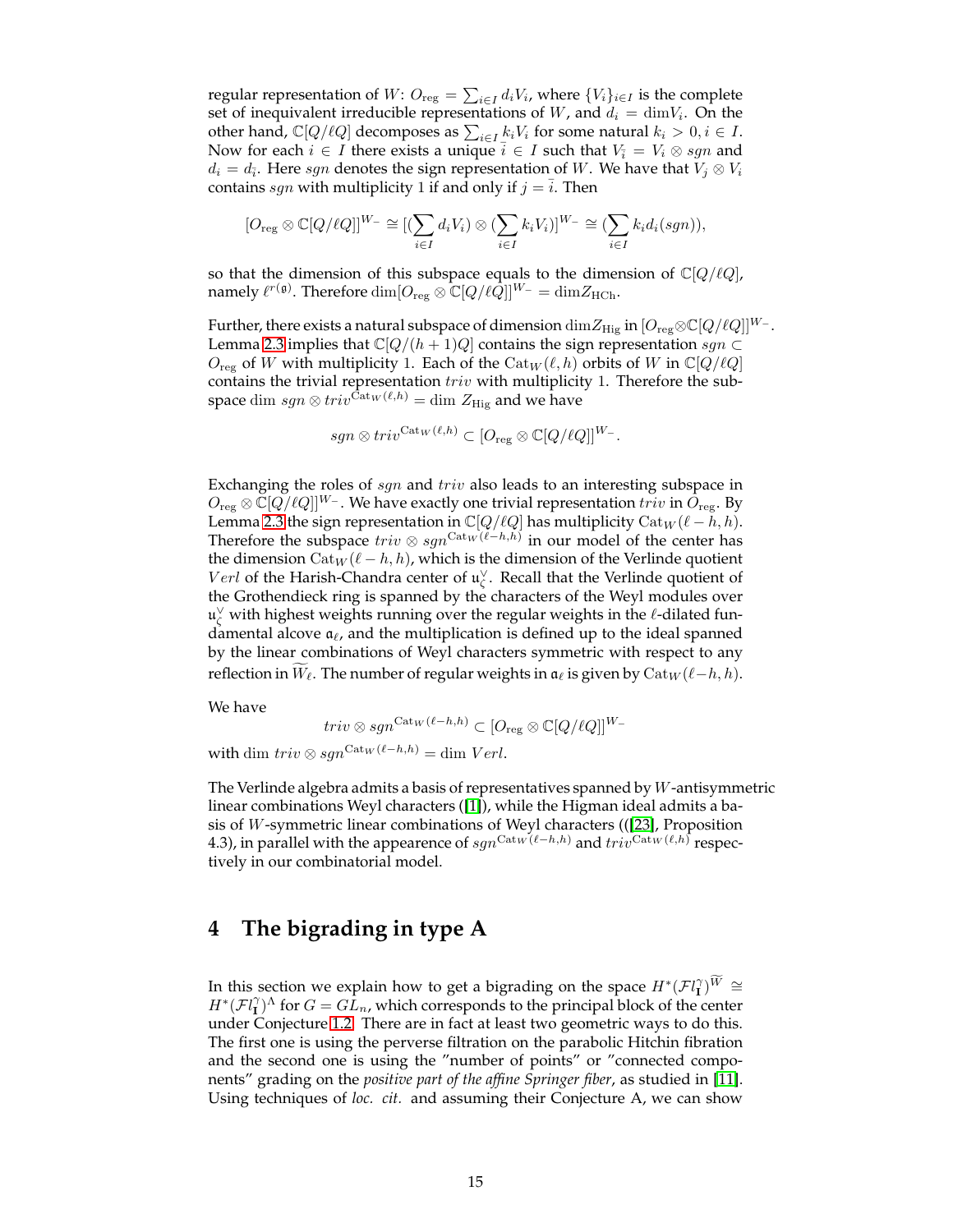that the bigraded structure as an  $S_n$ -module agrees with that of the diagonal coinvariant ring, as conjectured in [\[24\]](#page-25-2).

On the other hand, the advantage of using the Hitchin fibration is that there is a natural "Lefschetz element" coming from the relatively ample determinant bundle on the parabolic Hitchin fibration. We conjecture that the  $s1<sub>2</sub>$ -action on the center obtained this way coincides with the one given by the wedge product with the Poisson bivector field on the Springer resolution. Further, we conjecture the bigradings obtained in these two ways are the same (up to an explicit change of variables).

### <span id="page-15-0"></span>**4.1 The parabolic Hitchin fibration**

First, we want to construct a particular compactification of the singular curve given by  $x^n + y^n = 0 \subset \mathbb{C}^2$ , inside a Hirzebruch surface. Most importantly, this compactification will be irreducible, i.e. a spectral curve for the anisotropic locus of the Hitchin fibration, and have only an isolated singular point which is an ordinary  $n$ -uple point.

Let  $\Sigma_r = \mathbb{P}(\mathcal{O}_{\mathbb{P}^1}(r) \oplus \mathcal{O}_{\mathbb{P}^1})$  be the r-th Hirzebruch surface. The Picard group of  $\Sigma_r$  is generated by the zero section  $E_r$  and the class of a fiber F, with intersection form determined by  $F^2 = 0$ ,  $E_r^2 = -r$  and  $E_r F = 1$ .

Recall that there is a birational map from  $\Sigma_r$  to  $\Sigma_{r+1}$ , called an "elementary transform" (see [\[4,](#page-23-3) Chapter 3]), constructed as follows. We choose some fiber *F*, and consider the surface  $\Sigma'_r$ , the blow-up of  $\Sigma_r$  at  $p := F \cap E_r$ . Let  $F', E'_r$ the strict transforms of F,  $E_r$  and  $\tilde{E}$  be the exceptional divisor of this blow-up. Then we have

$$
0 = F^2 = (F' + \tilde{E})^2 = (F')^2 + 2 - 1
$$

hence  $F'$  is a  $(-1)$ -curve and can be contracted, the resulting surface being  $\Sigma_{r+1}$ . See Figure [4.1](#page-15-1) for the toric picture, where the red line is the contracted curve.



<span id="page-15-1"></span>Figure 4.1: The toric blow-up and contraction giving a birational map  $\Sigma_r \rightarrow$  $\Sigma_{r+1}.$ 

Now we can prove :

<span id="page-15-2"></span>**Lemma 4.1.** *For all*  $n \geq 0$ *, there is a curve*  $C \subset \Sigma_2$  *such that* C *is irreducible, has a unique singular point, with singularity type*  $x^n + y^n = 0$ .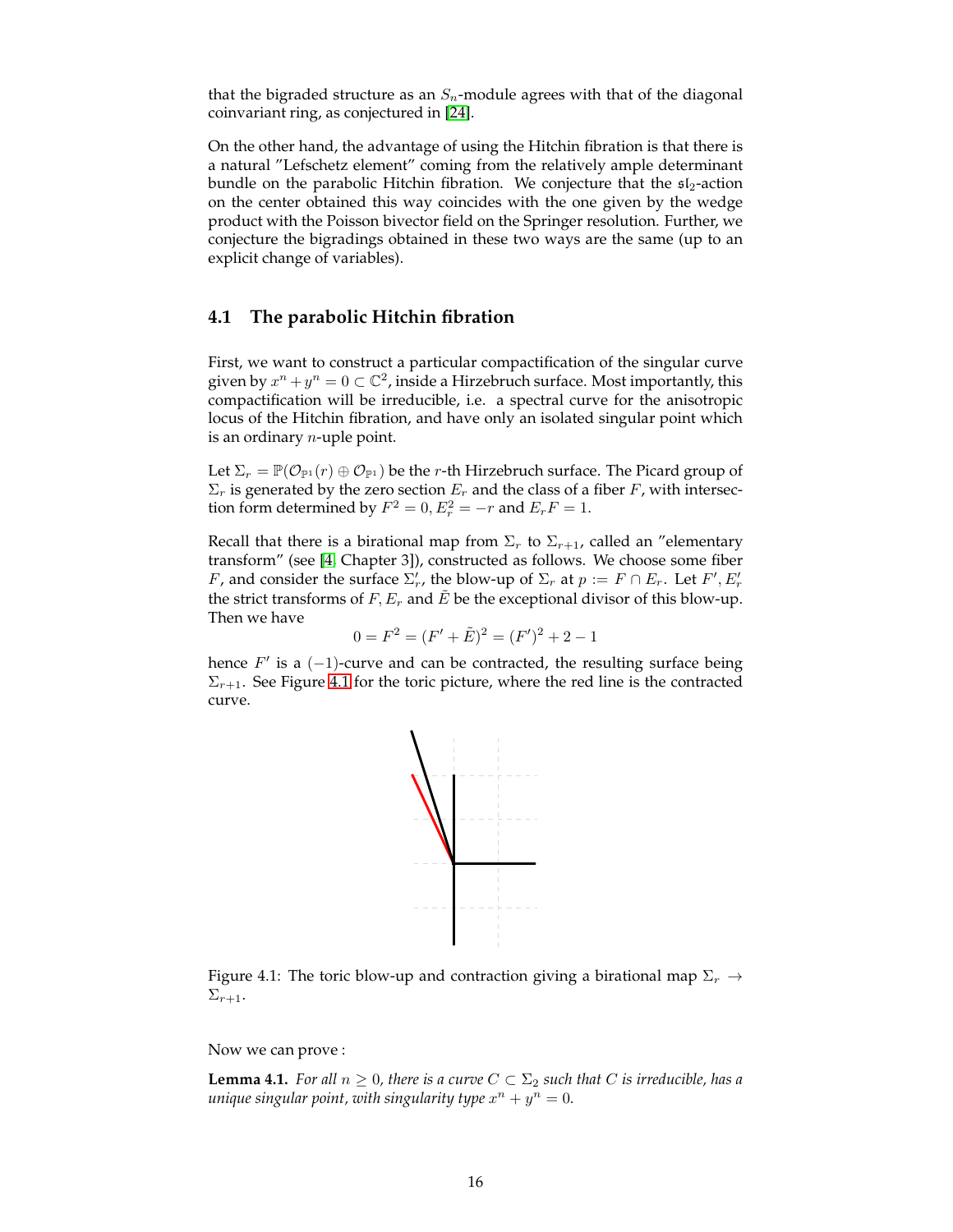*Proof.* Let  $C_2 \subset \mathbb{P}^2$  be a smooth curve of degree n, and  $\Sigma_1$  be the blow-up of  $\mathbb{P}^2$  at a point  $a \notin C_2$ . We denote by  $C_1$  the strict transform of  $C_2$ . Consider a generic fiber  $F_0$  and the corresponding elementary transform.

The strict transform  $C'$  of  $C_1$  inside  $\Sigma'_1$  is isomorphic to  $C_1$ . Denote by  $C$  the image of  $C'$  under the contraction of  $F'$ . Since  $\overline{F} \cap C_1$  is given by  $n$  points, we see that  $C$  is analytically isomorphic to  $C_2$  where  $n$  points have been glued transversally together, resulting in an ordinary  $n$ -uple point  $q$ . It's clear that  $C \setminus \{q\}$  is smooth. Since  $C \setminus \{q\}$  is connected, C is irreducible.  $\Box$ 

*Remark* 4.1*.* Since  $C_2$  is the normalization of  $C$ , the geometric genus of  $C$  is  $g_g = \binom{n-1}{2}$ . Since the blowdown introduces  $\binom{n}{2}$  nodes to C', the arithmetic genus is  $g_a = g_g + {n \choose 2} = (n-1)^2$ .

**Definition 4.2.** *Let* X/C *be a smooth projective curve,* G *a split reductive group, and*  $\mathcal L$  *a line bundle on X with*  $\deg \mathcal L \geq g_X$ *. The Hitchin moduli stack is the functor* 

$$
\mathcal{M}: \mathit{Sch}_{\mathbb{C}} \to \mathit{Grpd}
$$

*sending*

$$
S \mapsto \{(E, \varphi) | E \text{ is a } G - \text{torsor over } S \times X, \varphi \in H^0(\text{Ad}(E) \otimes \mathcal{L})\}
$$

**Definition 4.3.** *Let* X, G,L *be as above. The* parabolic Hitchin moduli stack *is the functor*

$$
\mathcal{M}: Sch_{\mathbb{C}} \to Grpd
$$

*sending*

$$
S \mapsto \{ (E, \varphi, x, E_x) | (E, \varphi) \in \mathcal{M}, x \in X, E_x \text{ is a } B - \text{reduction along } \Gamma(x) \text{ of } E \}
$$

Let D be a divisor so that  $\mathcal{O}(D) = \mathcal{L}$ . The Hitchin moduli stack can be interpreted as classifying sections

$$
a: X \to \mathcal{O}(D) \times^{\mathbb{G}_m} [\mathfrak{g}/G]
$$

see [\[31,](#page-25-11) Lemme 2.4.].

<span id="page-16-0"></span>**Definition 4.4.** *The morphism*

$$
\mathcal{M} \to \mathcal{A} := \bigoplus_{i=1}^n H^0(X, \mathcal{O}(d_i D))
$$

sending a section  $a$  to its image in  $\mathcal{O}(D) \times^{\mathbb{G}_m} \text{Sym}(\mathfrak{t}^*)^W$  is called the Hitchin fibration*. The base* A *is called the* Hitchin base*. The composition*

$$
\widetilde{\mathcal{M}} \to \mathcal{M} \times X \to \mathcal{A} \times X
$$

*is called the* parabolic Hitchin fibration*.*

Let now  $G = SL_n$  and  $\mathcal L$  be a line bundle of degree  $\geq 0$  on  $\mathbb P^1$ . By the BNR correspondence [\[5\]](#page-24-13), we may realize the curve  $C$  from Lemma [4.1,](#page-15-2) or rather its intersection with Tot( $O(2)$ ) as a spectral curve {det(xI− $\varphi$ ) = 0} for the Hitchin fibration

$$
\mathcal{M} \to \mathcal{A}
$$

associated to the data of  $\mathbb{P}^1$ ,  $G, \mathcal{L}$ . Let  $a \in \mathcal{A}$  be such that  $C$  is the associated spectral curve. Note that we in fact have  $a \in \mathcal{A}^{ani} \subset \mathcal{A}^{\heartsuit}$ , the locus where the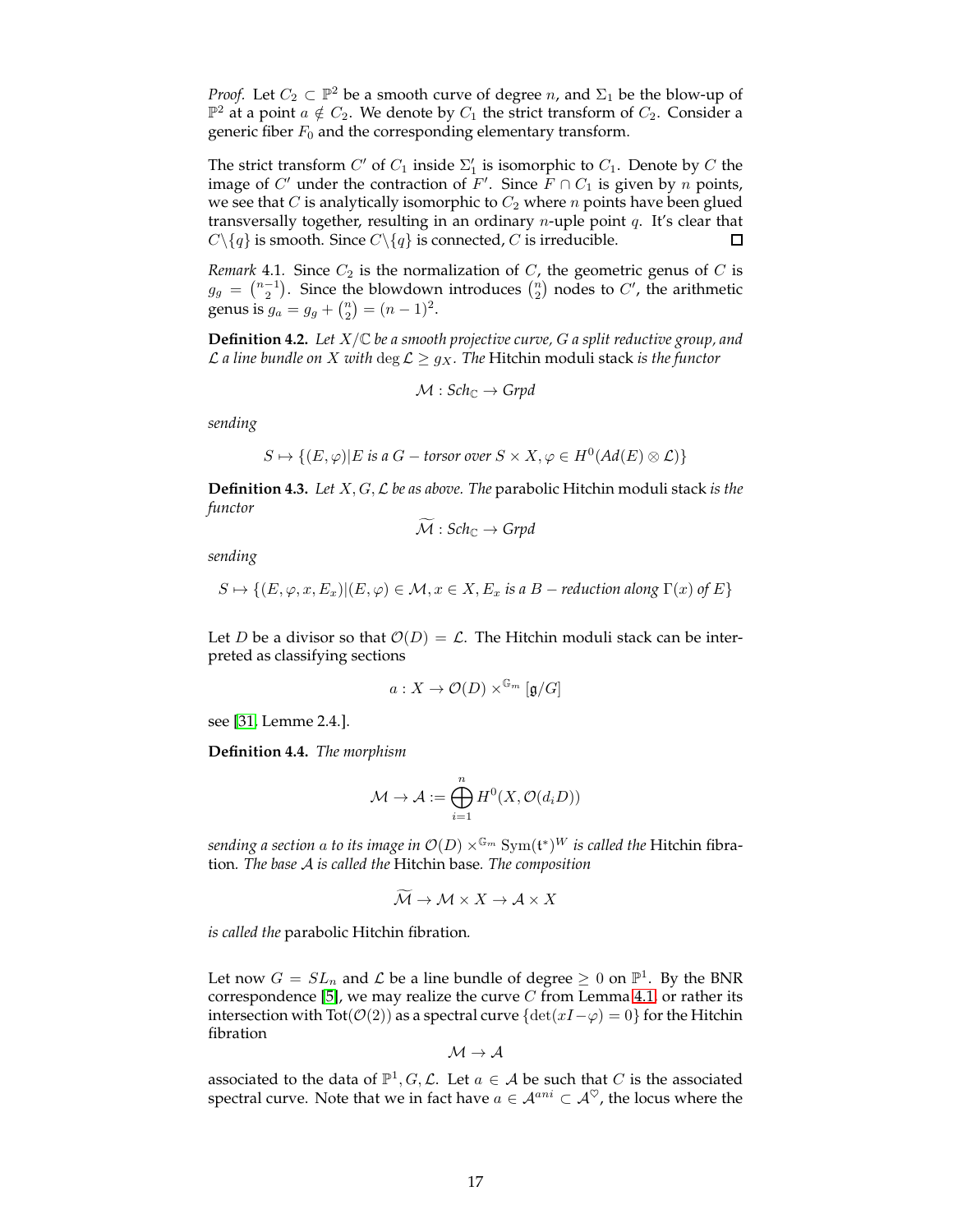spectral curves are irreducible, resp. reduced (we will not need a more general definition of  $\mathcal{A}^{ani}$  or  $\mathcal{A}^{\heartsuit}$  here, for that see [\[31,](#page-25-11) § 6.1]).

The relationship to the affine Springer fibers considered in this paper is as follows. The curve  $C$  may be chosen so that the unique singularity is over  $0 \in X$ . Its local form corresponds to  $\gamma = st \in \mathfrak{g}(\mathcal{K})$  as before, for  $s =$  $diag(1, \rho, \ldots, \rho^{n-1})$  where  $\rho$  is a primitive *n*:th root of unity. Let  $(a, 0) \in \mathcal{A}^{\heartsuit} \times X$ . Then [\[36,](#page-25-12) Proposition 2.4.1] says that

<span id="page-17-0"></span>
$$
\mathcal{P}_a \times^{P_0^{red}(J_a)} \mathcal{F}l_{\mathbf{I}}^{\gamma} \to \widetilde{\mathcal{M}}_a \tag{4.1}
$$

is a homeomorphism of stacks.

Here  $\mathcal{P}_a$  is the generalized Picard stack,  $P_0^{red}(J_a)$  the reduced quotient of the local Picard stack at 0. Modding out by  $\mathcal{P}_a$ , the left-hand side of Eq. [\(4.1\)](#page-17-0) simplifies to  $\mathcal{F}^{l}_{\mathbf{I}}/P^{red}_{0}(J_a)$ . By taking  $\gamma = st$  for  $s \in \mathfrak{t}^{reg}$  as above, it is easy to compute by hand in this case that  $P_0(J_a) = T(\mathbb{C}) \times \Lambda$  where T is the diagonal torus in  $GL_n$  and  $\Lambda = X^*(T) \cong \mathbb{Z}^n$  is the lattice part of the centralizer.

Modifying the proof of [\[31,](#page-25-11) Proposition 4.13.1] slightly, we can write the following variant of Eq. [\(4.1\)](#page-17-0):

$$
\widetilde{\mathcal{M}}_a / \mathcal{P}_a^{\flat} \cong \mathcal{F} l_{\mathbf{I}}^{\gamma} / \Lambda \tag{4.2}
$$

where  $\mathcal{P}_a^{\flat}$  is the Picard group of the normalization of  $C$  as in [\[31,](#page-25-11) 4.7.3].

The upshot of this analysis is that we may define the *perverse filtration* on  $H^*(\mathcal{F}l^{\gamma}_{\mathbf{I}}/\Lambda)$ . Namely, if  $\pi : \tilde{M} \to \mathcal{M} \times \{0\} \to \mathcal{A}^{ani}$  denotes the restriction of the parabolic Hitchin fibration to the locus of irreducible spectral curves and with the parabolic reduction at  $0 \in X$ ,  $\pi_* \mathbb{C}$  acquires a filtration from the *t*-structure on the base as

$$
P_{\leq i} := \operatorname{im} ({}^p \tau_{\leq i} \pi_* \mathbb{C} \to {}^p \tau_{\leq i+1} \pi_* \mathbb{C}).
$$

Restricting to the stalk at  $a$ , we get a filtration  $P_{\leq i}$  on  $H^*(\widetilde{\mathcal M}_a/\mathcal P_a^{\flat})\cong H^*(\mathcal F l_\mathbf I^{\gamma}/\Lambda).$ By results of Maulik-Yun [\[28\]](#page-25-13) this filtration is independent of the choice of deformation of C used here (we only require the total space to be smooth and a codimension estimate on the base, handled in this case by [\[31\]](#page-25-11)). See also [\[28,](#page-25-13) Section 3.1.3.].

We make the following conjecture, which holds for  $G = SL_2$ .

<span id="page-17-1"></span>**Conjecture 4.5.** *As bigraded vector spaces*

<span id="page-17-2"></span>
$$
\overline{\text{DR}}_n \cong \text{gr}^P H^* (\mathcal{F}l_1^\gamma)^\Lambda \tag{4.3}
$$

**Proposition 4.6.** *The conjecture* [4.5](#page-17-1) *is true for*  $G = SL_2$ *.* 

*Proof.* In this case, the two vector spaces are equal to  $\mathbb{C}^3$ , hence we just need to check that the gradings agree. The affine Springer fiber  $Fl_I^{\gamma}$  can be identified with an infinite chains of  $\mathbb{P}^1$ , and the lattice action is obtained by translation by 2 ([\[37\]](#page-25-14)). Hence the quotient  $X_0 = \mathcal{F} l_1^{\gamma}/\Lambda$  is isomorphic to an elliptic curve with a singularity of type  $I_2$  (i.e two  $\mathbb{P}^1$  glued transversally twice). By the discussion before, this curve also appears as a spectral curve inside a cotangent bundle of  $\mathbb{P}^1$ , hence its compactified Jacobian is a Hitchin fiber inside the corresponding Hitchin fibration. Since  $X_0$  has arithmetic genus 1, it is isomorphic to its own compactified Jacobian. It follows by versality of the Hitchin map in this case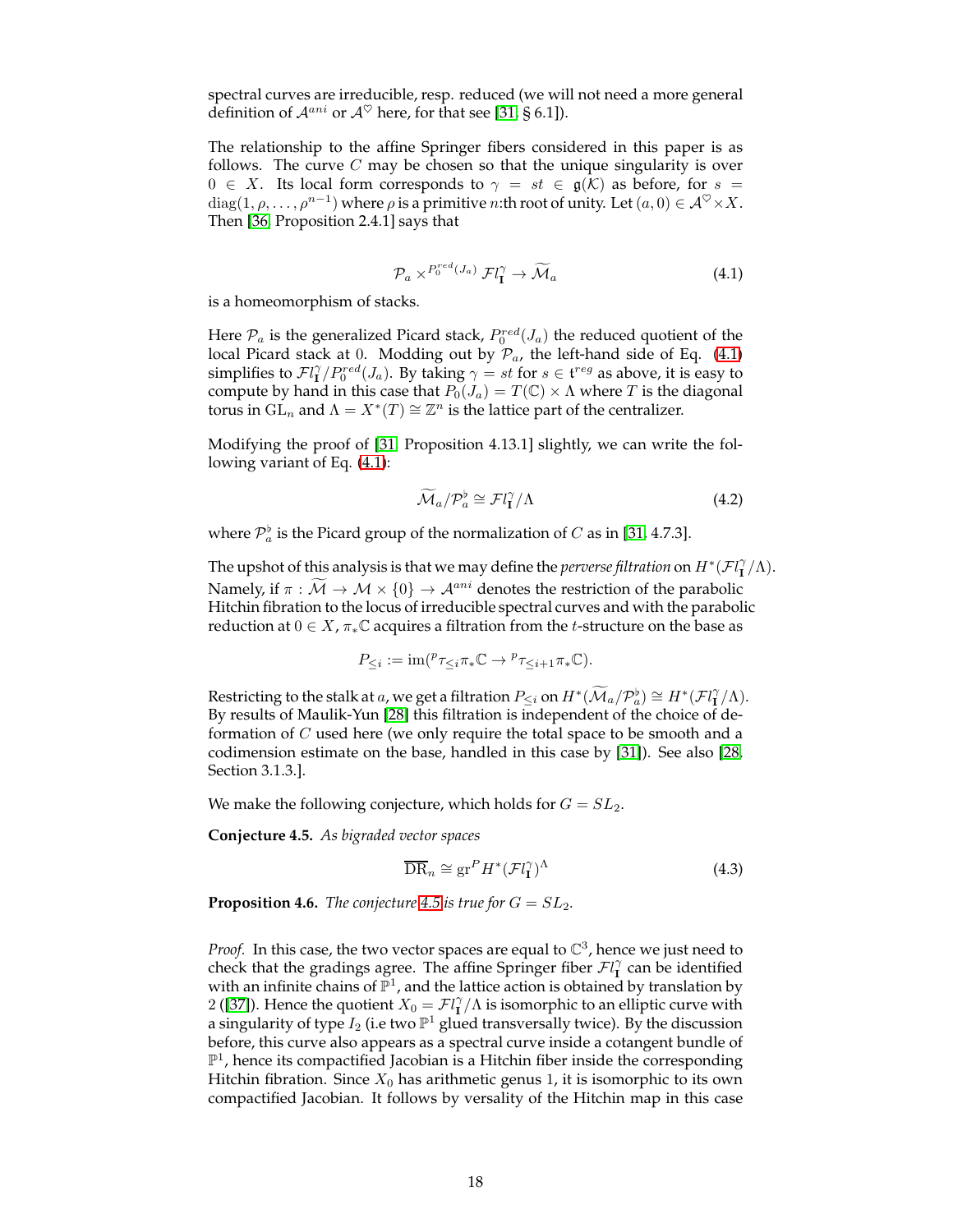that the restriction of this fibration to a generic line is simply a smoothing of  $X_0$ , say  $f: X \to L = \mathbb{C}$ . Let  $L^* = L \setminus \{0\}$ . By the decomposition theorem, we have

$$
f_*\underline{\mathbb{C}}_X = \underline{\mathbb{C}}_L \oplus \underline{\mathbb{C}}_L[-2] \oplus \underline{\mathbb{C}}_0[-2] \oplus \mathscr{L}[-1]
$$

where  $\mathscr L$  is the rank 2 local system on  $L^*$  given by the matrix  $\begin{pmatrix} 1 & 2 \ 0 & 1 \end{pmatrix}$ . The pure part is given by  $\underline{\mathbb{C}}_L\oplus\underline{\mathbb{C}}_L[-2]\oplus\underline{\mathbb{C}}_0[-2].$  The perverse degree are  $-2,0,2.$  Up to renormalisation, we obtained the same bigrading as the diagonal coinvariants in this case. П

### <span id="page-18-0"></span>**4.2 The Lefschetz element**

Let  $\mathcal{L}_{det}$  be the determinant line bundle on M. The iterated cup product by  $c_1(\mathcal{L}_{det})$  induces a map

$$
\cup c_1(\mathcal{L}_{det})^{g_a-i}: {^pH^{\dim \mathcal{A}+i}\pi_*\mathbb{C}} \to {^pH^{\dim \mathcal{A}+2g_a-i}\pi_*\mathbb{C}}
$$

and therefore maps

$$
\cup c_1(\mathcal{L}_{det}): \mathrm{gr}^P H^*(\mathcal{F}l_1^{\gamma}/\Lambda) \to \mathrm{gr}^P H^*(\mathcal{F}l_1^{\gamma}/\Lambda)
$$

of bidegrees  $(a, b) = (2, 2)$ , where a is the cohomological degree and b is the perverse degree.

We will now prove that  $c_1(\mathcal{L}_{det})$  coincides with a certain polynomial in the ring of diagonal coinvariants, under Conjecture [4.5.](#page-17-1) On the other hand, under the bigraded isomorphism of the principal block of the center  $Z(\mathfrak{u}^0_\zeta)$  with sheaf cohomology groups of the Springer resolution, we can hope that  $c_1(\mathcal{L}_{det})$  coincides with the Poisson bivector field on the Springer resolution as explained in more detail in Conjecture [4.15.](#page-21-2)

<span id="page-18-1"></span>**Theorem 4.7.** *Under the identification Eq.* [\(4.3\)](#page-17-2), the element  $c_1(\mathcal{L}_{det}) \in \text{gr}^P H^*(\mathcal{F}l_1^{\gamma})^{\Lambda}$ *corresponds up to a nonzero scalar to the "Haiman determinant"*  $\Delta_{(n-1,1)} \in DR_n$ *given by*

$$
\Delta_{(n-1,1)}=\det(y_i^{p_j}x_i^{q_j})_{1\leq i,j\leq n}
$$

*where*  $(p_1, q_1), \ldots, (p_n, q_n)$  *is any ordering of*  $(0, 0), (0, 1), \ldots, (0, n - 1), (1, 0) \in$  $\mathbb{Z}_{\geq 0}^2$ 

*Proof.* Since the relevant bigraded piece  $(n-1, n-1)$  is 1-dimensional, contains  $\Delta_{(n-1,1)}$  and  $c_1(\mathcal{L}_{det})$  is nonzero, we are done.  $\Box$ 

Finally, note that by the Jacobson-Morozov theorem, the nilpotent action of  $e = \bigcup_{c_1} C_{det}$ ) extends to an  $\mathfrak{sl}_2$ -triple  $(e, f, h)$  acting on  $gr \tilde{H}^*(\mathcal{F}l_1^{\gamma}/\Lambda)$ . By [\[28,](#page-25-13) Conjecture 2.17.] the Jacobson-Morozov filtration induced by  $c_1(\mathcal{L}_{det})$  on  $H^*(\mathcal{F}l^{\gamma}_1/\Lambda)$  is opposite to the perverse filtration. It is clear that the Jacobson-Morozov filtration induced by  $\Delta_{(n-1,1)}$  on the diagonal coinvariants induces the filtration by antidiagonals.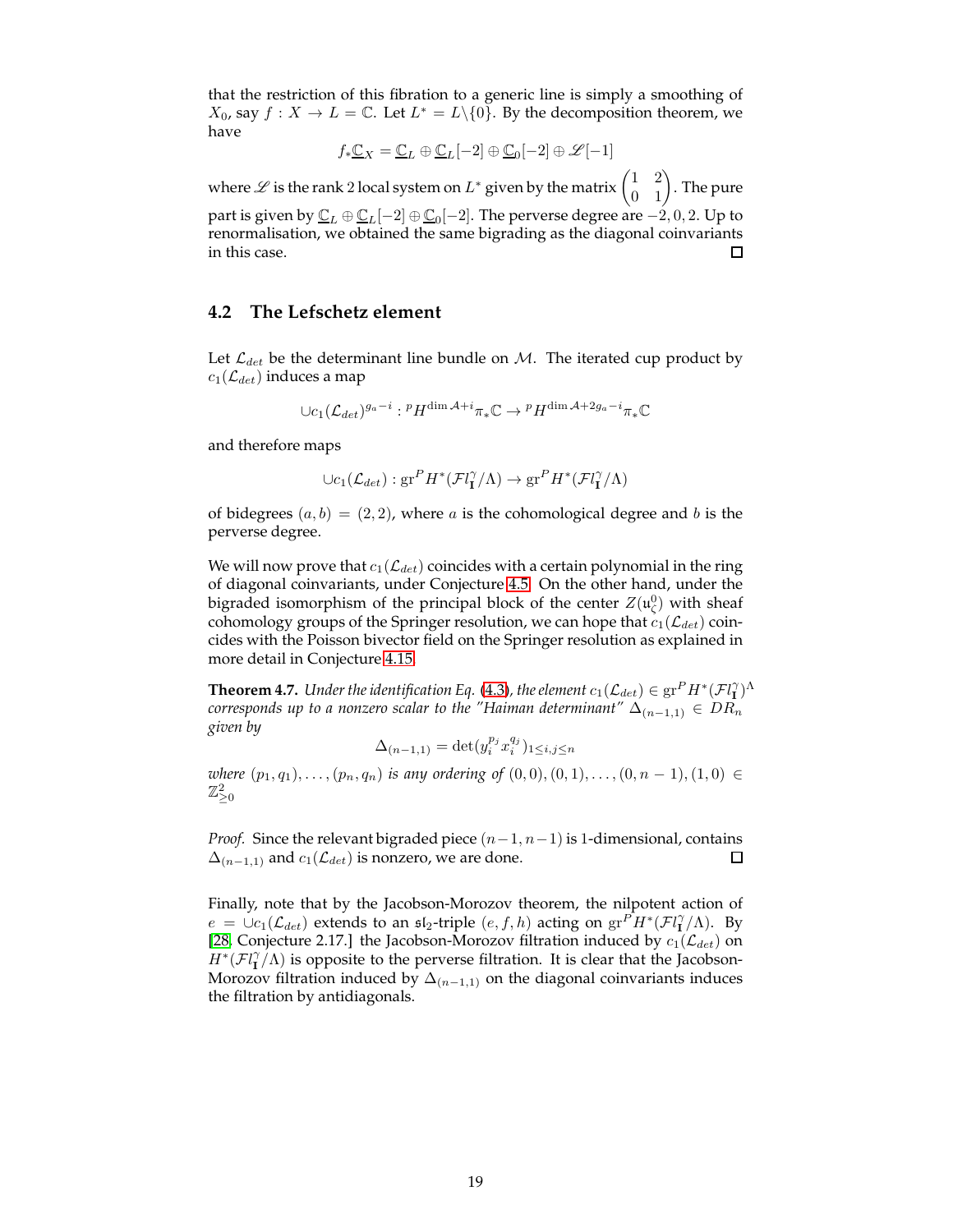### <span id="page-19-0"></span>**4.3 The positive part of the affine Springer fiber**

We now recall some results from [\[11\]](#page-24-2). We will use symmetric functions in two sets of variables  $X, Y$ , see Section [3.1.](#page-6-1) Using the standard plethystic notation, see for example [\[18\]](#page-24-14), we write  $f[XY]$  for the result of substituting  $p_k(X)$  by  $p_k(X)p_k(Y)$  in the expansion of  $f \in Sym_{q,t}$  in the basis of the  $p_\lambda$ . Recall from Section [3.1](#page-6-1) that we have defined  $Frob_{q,t}$  to be the bigraded Frobenius character of a  $\mathbb{Z}^2$ -graded  $S_n$  representation.

Next, suppose  $\gamma = st$  for  $s \in \mathfrak{t}^{reg}$  as before and  $G = GL_n$ . Let  $\mathrm{Gr}^+_G$  be the so called positive part of the affine Grassmannian, consisting of lattices  $\Lambda \subset$  $\mathcal{K}^n$  contained in the standard lattice  $\mathcal{O}^n$ . The positive part of the affine flag variety,  $\mathcal{F}l_{\bf I}^{+}$  is defined as the preimage of  $\mathrm{Gr}_G^+$  under the natural projection. The positive part of  $Fl_{\mathbf{I}}^{\gamma}$  is defined to be

$$
\mathcal{F}l^{\gamma,+}_\mathbf{I}:=\mathcal{F}l^+_\mathbf{I}\cap\mathcal{F}l^\gamma_\mathbf{I}
$$

Its equivariant Borel-Moore homology  $H_*^T(\mathcal{F}l^{\gamma,+}_\mathbf{I})$  is bigraded by the connected component  $t^i \in \pi_0(\mathcal{F}l^+_1) = \mathbb{Z}$  and the (half of the) cohomological grading  $q^j \in \mathbb{Z}$  $\mathbb Z$  and carries two bigraded  $S_n$ -actions, one from the Springer action and one from the monodromy as s moves in a family. In [\[11\]](#page-24-2), these are called the *star* and the *dot* actions, respectively. In [\[9\]](#page-24-4), they are called the Springer action and the equivariant centralizer-monodromy actions, respectively.

The following is [\[11,](#page-24-2) Theorem A].

**Theorem 4.8** (Carlsson-Mellit). *The Frobenius character of*  $H_*^T(\mathcal{F}l_1^{\gamma,+})$  *for the*  $S_n \times$ Sn*-action is given by*

$$
\text{Frob}_{q,t,X,Y}(H^T_*(\mathcal{F}l^{\gamma,+}_\mathbf{I})) = q^{-k\binom{n}{2}}\omega_X \nabla^k e_n \left[ \frac{XY}{(1-q)(1-t)} \right]
$$

Compare this also to [\[13,](#page-24-15) Conjecture 3.7.], proved in [\[9,](#page-24-4) Remark 7.3.].

**Corollary 4.9.**

$$
\text{Frob}_{q,t,X,Y}(H_*(\mathcal{F}l_1^{\gamma,+})) = q^{-k\binom{n}{2}} \omega_X \nabla^k e_n \left[ \frac{XY}{(1-t)} \right]
$$

*Proof.* Since  $\mathcal{F}l_{\mathbf{I}}^{\gamma,+}$  is equivariantly formal, the generators of  $H_*^T(pt)$  form a regular sequence in  $H_*^T(\mathcal{F}l_1^{\gamma,+})$ . Now apply [\[19,](#page-24-9) Lemma 3.6.]. П

Next, note that the positive part of the lattice  $\Lambda$ , i.e.  $\Lambda^+\cong \mathbb{Z}_{\geq 0}^+$  acts on  $\mathcal Fl^{\gamma,+}_{\bf I}$ , and by [\[22\]](#page-24-16) we have

$$
\mathcal{F}l_{\bf I}^{\gamma,+}/\Lambda_+\cong \mathcal{F}l_{\bf I}^{\gamma}/\Lambda
$$

Further, from the explicit description as the module called " $M$ " in [\[11\]](#page-24-2), we see

$$
H^T_*(\mathcal{F}l^{\gamma}_\mathbf{I})\cong H^T_*(\mathcal{F}l^{\gamma,+}_\mathbf{I})\otimes_{\mathbb{C}[\Lambda^+]}\mathbb{C}[\Lambda]
$$

as  $\mathbb{C}[\Lambda]$ -modules.

Using the degeneration of the Cartan-Leray spectral sequence for the  $\Lambda^+$  and A-actions on  $\mathcal{F}l_{\mathbf{I}}^{\gamma,+}$ , resp.  $\mathcal{F}l_{\mathbf{I}}^{\gamma}$ , we have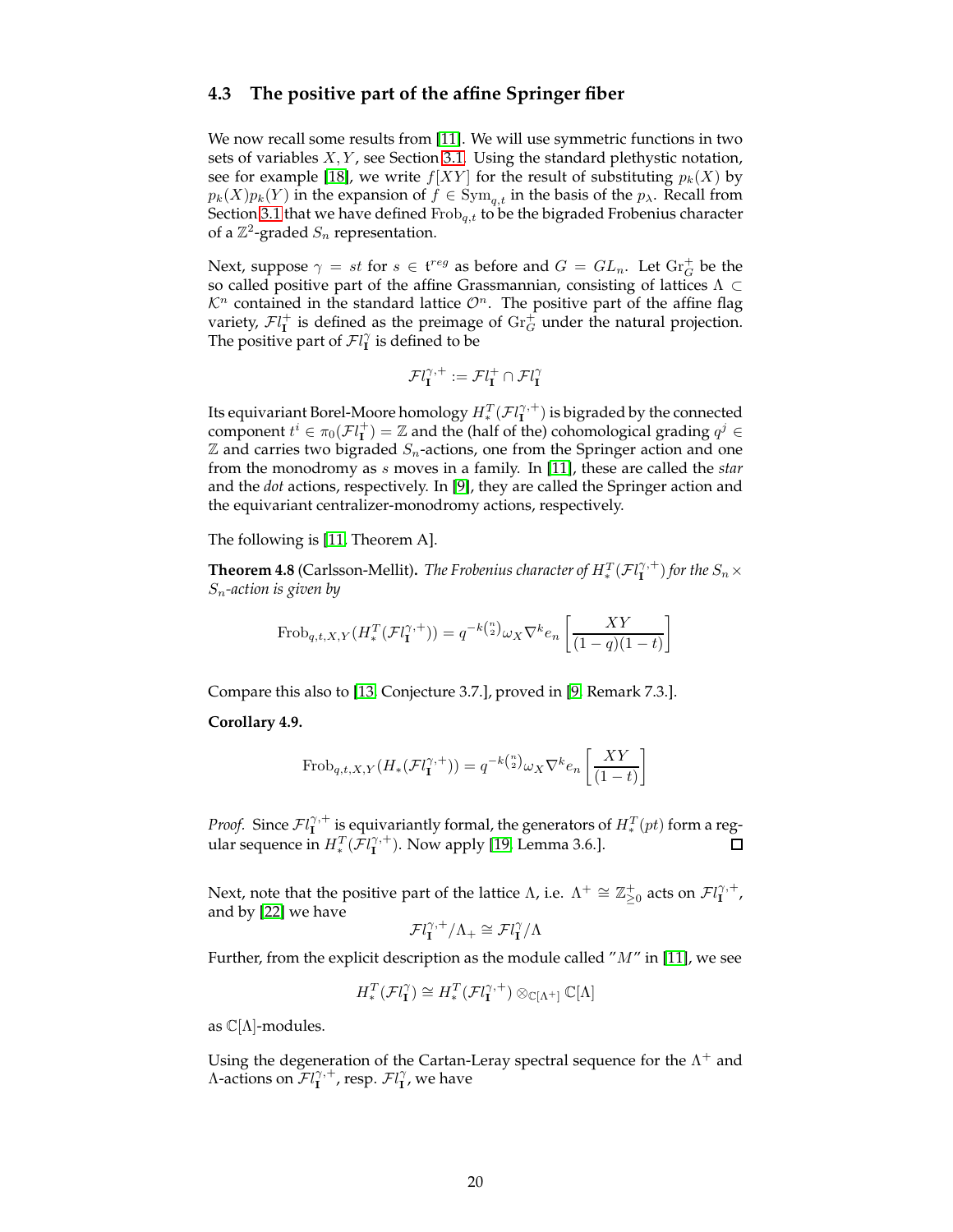**Lemma 4.10.**

$$
H_*(\mathcal{F}l_{\mathbf{I}}^{\gamma}/\Lambda)=\bigoplus_i \mathrm{Tor}_i^{\mathbb{C}[\Lambda^+]}(H_*(\mathcal{F}l_{\mathbf{I}}^{\gamma,+}),\mathbb{C})
$$

Suppose we wanted to kill the lattice action instead. Indeed, since  $(H_*(\mathcal{F}l^{\gamma,+}_\mathbf{I})_{\Lambda^+})^*\cong$  $H^*(\mathcal{F}l_1^{\gamma,+})^{\Lambda}$ , the bigraded Frobenius characters under  $S_n$  are the same (up to contragredient). Note that the coinvariant space is by definition  $H_*(\mathcal{F}l^{\gamma,+}_\mathbf{I})_{\Lambda^+}=$  $\operatorname{Tor}_0^{\mathbb C[\Lambda^+]}(H_*(\mathcal{FI}_\mathbf I^{\gamma,+}), \mathbb C)$ , so inherits a second grading from  $H_*(\mathcal{FI}_\mathbf I^{\gamma,+}).$ 

Again by [\[19,](#page-24-9) Lemma 3.6.]

$$
\operatorname{Frob}_{q,t,X,Y}(H_*^T(U)) = \omega_X \nabla^k e_n \left[ \frac{XY}{(1-q)} \right]
$$

where the LHS is the *equivariant* Borel-Moore homology of a certain open fundamental domain  $U$  of the lattice action defined in [\[11,](#page-24-2) Definition 6.9.]. It has only even dimensional nontrivial cohomology groups, as is implied from the formula. But interestingly, this does not mean that it is equivariantly formal, and indeed this space will have nontrivial odd usual Borel-Moore homology groups.

Finally, Eq. (4) of *loc. cit.* implies that

$$
\sum_{i\geq 0} (-1)^i \mathrm{Frob}_{q,t,X,Y}(\mathrm{Tor}_i^{\mathbb{C}[\Lambda^+]}(H_*(U),\mathbb{C})) = \omega_X \nabla^k e_n \left[ XY \right].
$$

The main conjecture of [\[11\]](#page-24-2) essentially says that the  $Tor_i$  groups that appear on the left contain only those nontrivial representations  $\chi_{\lambda}$  of the "dot" or equivariant-monodromy  $S_n$ -action for  $i = \iota(\bar{\lambda}')$ ,  $\iota$  being a certain combinatorial statistic from the nabla positivity conjecture of *loc. cit.*

As we know by the Shuffle Theorem of [\[14\]](#page-24-17),  $\nabla^k e_n[X]$  is the character of the diagonal coinvariants, and is the result of substituting  $p_k(Y) = 1$  in  $e_n[XY]$ , in other words taking the trivial component of the representation of the "dot" action. By [\[11,](#page-24-2) Conjecture A], this is the same as the  $Tor_0$  part, and so corresponds to tensoring out both x and y  $H^T_*(\mathcal{F}l^{\gamma,+}_\mathbf{I})$  over  $\mathbb{C}[\Lambda^{\hat{+}}]\otimes \mathbb{C}[\mathfrak{t}]\cong \mathbb{C}[\mathbf{x},\mathbf{y}]$ , without including higher derived functors.

Combining the above remarks, we have

<span id="page-20-0"></span>**Theorem 4.11.** *Suppose [\[11,](#page-24-2) Conjecture A] is true. Then*

$$
\text{Frob}_{q,t}(H^*(\mathcal{F}l_1^\gamma)^\Lambda) = \omega_X \nabla e_n
$$

*i.e. the bigraded structure of the Λ-invariants, as an S<sub>n</sub>-representation, coincides with the sign-twist of the diagonal coinvariants.*

Similarly, orthogonality of the bases  $\{m_{\lambda}\}\$  and  $\{h_{\lambda}\}\$  gives

<span id="page-20-1"></span>**Corollary 4.12.** *For any*  $\lambda \in \Lambda/\widetilde{W}_{\ell}$ *, we have* 

$$
\mathrm{Frob}_{q,t}(H^*(\mathrm{fl}_{\mathbf{P}_\lambda}^\gamma)^\Lambda)=\mathrm{Frob}_{q,t}(H^*(\mathcal{F}\mathrm{l}_\mathbf{I}^\gamma)^\Lambda \mathbf{e}_\lambda^-)=\langle \omega\nabla e_n, h_\lambda\rangle m_\lambda.
$$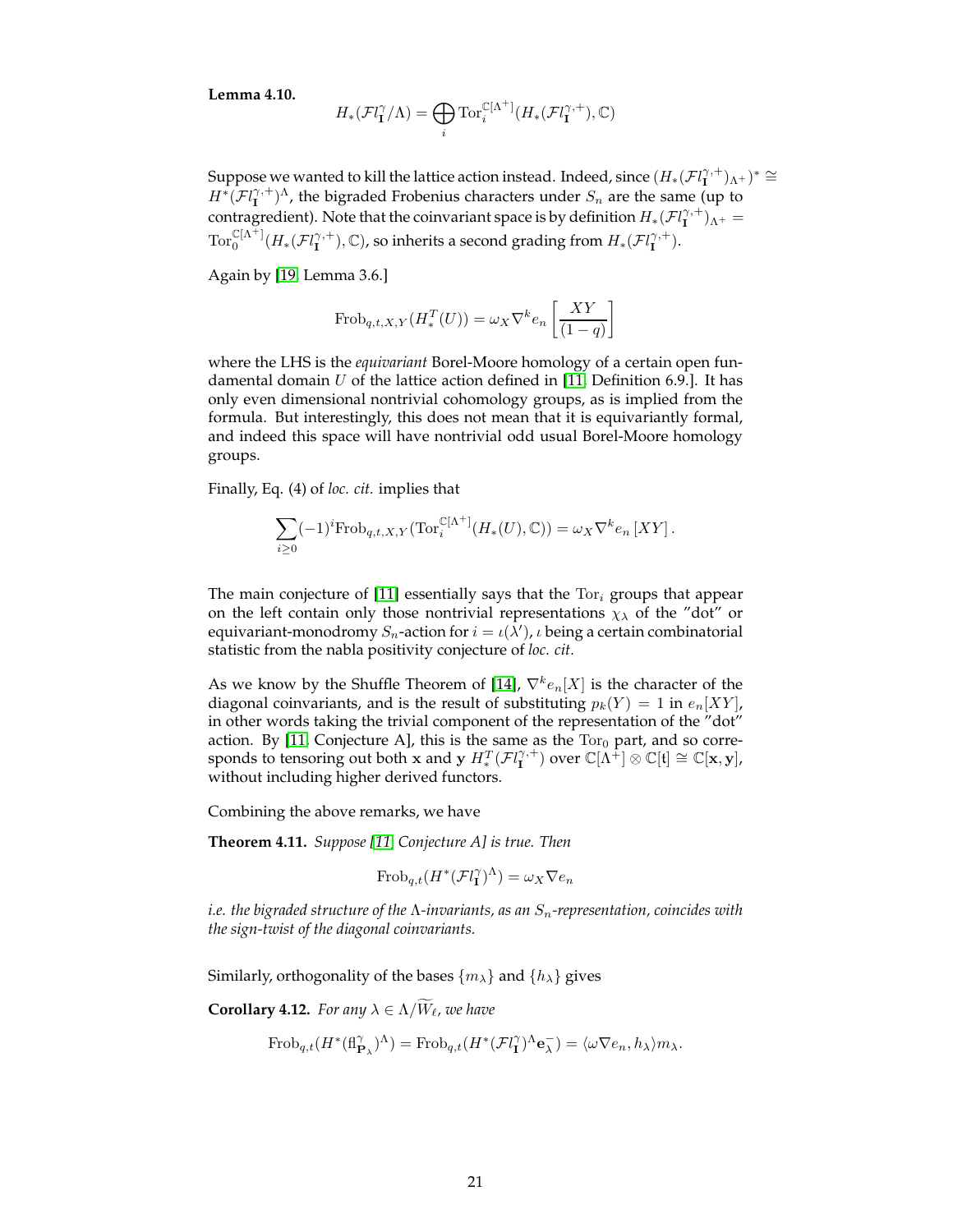### <span id="page-21-0"></span>**4.4** The  $sI_2$  symmetry of the center

Let  $P \subset G$  be a parabolic subgroup of G, and  $X = G/P$  the partial flag variety. Set  $\widetilde{N}_P = T^*X$ , the cotangent bundle of X. The following result is proven in [\[25\]](#page-25-1):

<span id="page-21-1"></span>**Theorem 4.13.** Let  $\lambda \in \Lambda$  be a weight singular with respect to the shifted action of W, and P a parabolic subgroup of G whose Weyl group  $W_P \subset W$  stabilizes a weight in the  $W$ -orbit of  $\lambda$ . Then the Hochschild cohomology of the singular block  $\mathfrak{u}_\zeta^\lambda$  is given by the  $\mathbb{C}^*$ -equivariant Hochschild cohomology of  $\widetilde{N}_P$ :

$$
\mathrm{HH}^{\bullet}(\mathfrak{u}_{\zeta}^{\lambda})=\oplus_{i+j+k=\bullet}H^{i}(\widetilde{N}_{P},\wedge^{j}T\widetilde{N}_{P})^{k},
$$

where the degree  $k$  comes from the  $\mathbb{C}^*$  action by dilation on the fibers of  $\tilde{N}_P.$  In partic*ular,*

$$
Z(\mathfrak{u}_{\zeta}^{\lambda}) = \bigoplus_{i+j+k=0} H^i(\widetilde{N}_P, \wedge^j T \widetilde{N}_P)^k.
$$

The statement is based on the derived equivalence of categories between certain category of representations of quantum groups at roots of unity and a derived category of  $G \times \mathbb{C}^*$  equivariant coherent sheaves over the Springer resolution (see [\[2\]](#page-23-4)).

The variety  $\widetilde{N}_P$  is naturally symplectic and the action of G on  $\widetilde{N}_P$  is Hamiltonian.

In particular, we have the following result [\[25\]](#page-25-1):

**Proposition 4.14.** *The space*  $H^0(\tilde{N}_P, \wedge^2 T \tilde{N}_P)^{-2}$  *is one-dimensional, spanned by the Poisson bivector field* τ, that is dual to the canonical holomorphic symplectic form w ∈  $H^0(\tilde{N}_P, \wedge^2 T^*\tilde{N}_P)^{-2}$ . The exterior product with  $\tau$  and contraction with w defines an  $\mathfrak{sl}_2$  *action on the total Hochschild cohomology of*  $\widetilde{N}_P$ *. This gives for any*  $j = 0, 1, ...n$ *an isomorphism of vector spaces*

$$
\tau^{n-j}\wedge: \quad H^i(\widetilde{N}_P, \wedge^j T\widetilde{N}_P)^k \to H^i(\widetilde{N}_P, \wedge^{2n-j} T\widetilde{N}_P)^{k+2j-2n}.
$$

Combining Theorem [4.13](#page-21-1) and Conjecture [1.2,](#page-1-3) we also have the following conjecture.

<span id="page-21-2"></span>**Conjecture 4.15.** *There is a bigraded algebra isomorphism*

$$
\oplus_{i+j+k=0} H^i(\widetilde{N},\wedge^jT\widetilde{N})^k\cong H^*(\mathcal{F}l^{\gamma}_\mathbf{I})^{\Lambda}
$$

*where the bigrading on the right is explained in Section [4.3.](#page-19-0) Alternatively,*

$$
\oplus_{i+j+k=0} H^i(\widetilde{N}, \wedge^j T\widetilde{N})^k \cong \text{gr}^P H^*(\mathcal{F}l^{\gamma}_\mathbf{I})^{\Lambda}
$$

*Moreover, the element* τ *on the left should correspond up to a scalar to the polynomial* ∆(n−1,1) *introduced in Theorem [4.7](#page-18-1) on the right, or in the second version equivalently to*  $c_1(\mathcal{L}_{det})$ .

In particular, combined with Theorem [4.11](#page-20-0) this Conjecture would imply [\[24,](#page-25-2) Conjecture 4.9(3)].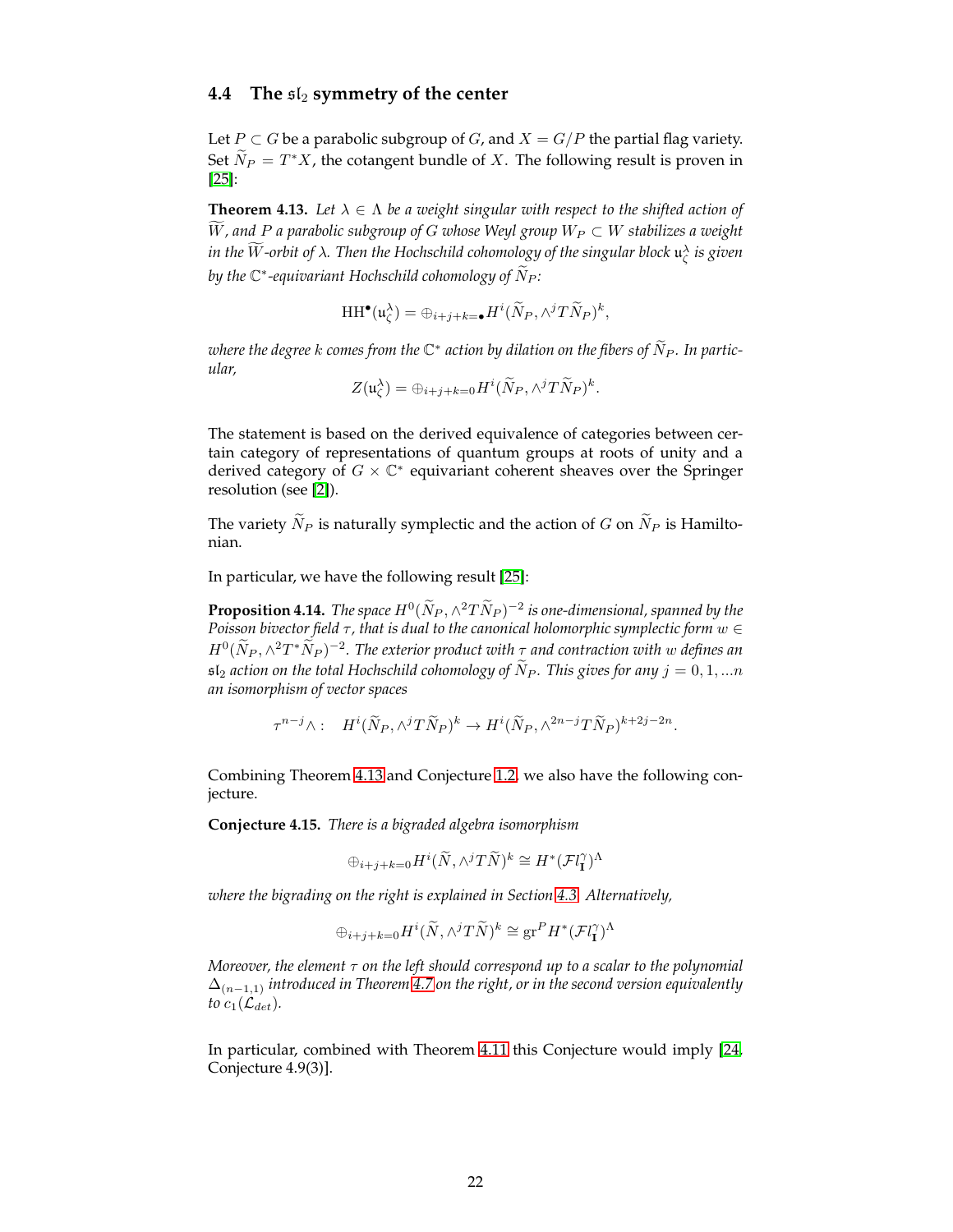### <span id="page-22-0"></span>**4.5 A degeneration of spectral curves**

To propose yet another model for the center in type A, we will study the elliptic homogeneous affine Springer fibers of slope  $(n + 1)/n$  associated to the elements  $\gamma_{n+1/n}$  introduced in Eq. [\(2.2\)](#page-6-4) and their relation to  $\mathcal{F}l_{\bf 1}^{\gamma}$ , where  $\gamma$  is as in the introduction. It is known by e.g. [\[12\]](#page-24-3) that

$$
\mathrm{gr}^P H^*(\mathcal{F} l^{\gamma_{n+1/n}}) \cong \overline{\mathrm{DR}}_n
$$

We will construct a a family of irreducible spectral curves  $C_t \subset \text{Tot}(\mathcal{O}_{\mathbb{P}^1}(2)),$ such that the associated family of parabolic Hitchin fibers models the degeneration of affine Springer fibers of slope  $n/n$  to the one of slope  $(n + 1)/n$ . One can then ask whether the specialization map from the cohomology of the total family (which turns out to be just that of the central fiber) gives an injection to the cohomology of the special fiber, respecting the perverse filtration.

<span id="page-22-1"></span>**Theorem 4.16.** *There exists a family of irreducible curves*  $C \rightarrow \mathbb{A}^1$ *, arising as a restriction of the Hitchin system to a line on the Hitchin base, so that the spectral*  $\textit{curve } C_t, t \, \in \, \mathbb{A}^1$  will have two singular points: one "constant" (i.e independent of t) singular point with equation  $y^n = z^{n-1}$ , and another singular point of the form  $y^n = tx^n + x^{n+1}.$ 

*Remark* 4.2*.* Let us notice that if  $t \neq 0$ , this singular point is isomorphic to the singularity  $y^n + x^n = 0$ . Indeed, in  $\mathbb{C}[[x, y]]$  the equation can be written  $(t+x)^{-1}y^n = x^n$ . Taking a *n*-th root of the unit  $(t+x)$ , say *a*, we can use the coordinate change  $Y = a^{-1}y$  and  $X = x$  to get  $Y^n = X^n$ . Hence, around this second singular point we are degenerating the singularity  $y^n = x^n$  into the singularity  $y^n = x^{n+1}$ .

*Proof.* We construct the family of spectral curves realizing this degeneration as follows: let  $E \subset \Sigma_1$  be the exceptional section inside the first Hirzebruch surface, and  $F \subset \Sigma_1$  some fiber, which we will call "the fiber at infinity". Let  $U = \Sigma_1 \backslash (E \cup F)$ . Take coordinates x, y on U such that the straight lines  $x =$ constant are the fibers of the projection  $U\subset \Sigma_1 \to \mathbb{P}^1.$  Let us consider the curve  $\widehat{C}_t \subset U$  given by the equation  $y^n = t + x$ . The effect of a positive elementary transform  $\varphi : \Sigma_r \dashrightarrow \Sigma_{r+1}$  is given by the change of variables  $u = y/x, v = x$ .

Hence the strict transforms of  $\widehat{C}_t$  (inside  $\varphi(U)$ ) have local equation given by  $u^n = tv^n + v^{n+1}$ , giving the desired degeneration. Now let us describe the singular point at infinity (i.e compute the closure of these curves inside  $\Sigma_2$ ), and prove that  $C_t$  is irreducible for all  $t \in \mathbb{A}^1$ .

First, we claim that the closure of  $\widehat{C}_t$  doesn't intersect E. Indeed, recall that  $\Sigma_1$ is the blow-up of  $\mathbb{P}^2$  at a point. Hence, it's enough to take the closure of the preimage of  $\widehat C_t$  inside  $\mathbb P^2$  (call this curve  $\tilde C_t$ ) and check that  $\tilde C_t$  doesn't intersect the center of the blow-up. On  $U$ , we have coordinates  $x, y$ , that form a dense open of  $\mathbb{P}^2$  (recall that  $\tilde{U}$  and  $E$  are disjoint by definition). Because  $U \cong \mathbb{A}^2$ , we can take homogeneous coordinates  $[x:y:z]$  on  $\mathbb{P}^2$ . The fiber at infinity is given by  $z = 0$  and U is given by  $z = 1$ . The fiber  $x = 0$  and  $z = 0$  both contains the center of the blow-up which is therefore  $[0:1:0]$ .

The closure of  $\tilde{C}_t$  has equation  $y^n = t z^n + x z^{n-1}$ , which clearly doesn't contain  $[0:1:0].$ 

Since the elementary transforms are isomorphism outside the exceptional locus, it follows that the closure of  $C_t$  coincide with the closure of  $\tilde{C}_t$  inside  $\mathbb{P}^2$ ,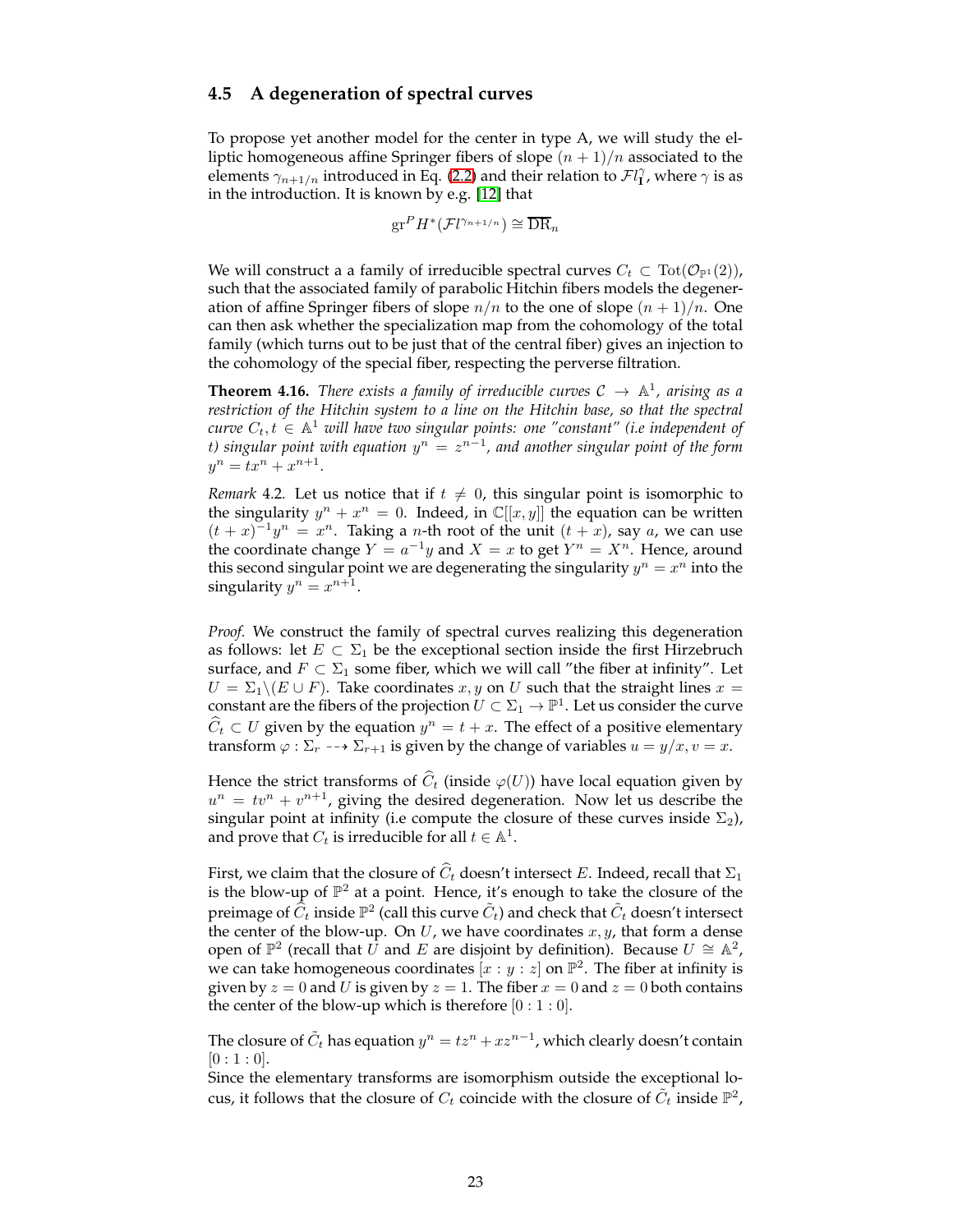i.e the curve with equation  $y^n = tz^n + xz^{n-1}$ . The only point at infinity is [1 : 0 : 0], and has local equation  $y^n = tz^n + z^{n-1}$  as claimed. To check that  $C_t$  is irreducible, it's enough to check that  $C_t$  is irreducible on the chart  $x \neq 0$ . On this chart,  $C_t$  is isomorphic to the curve given by  $y^n = z^{n-1}$ , which is irreducible.  $\Box$ 

Consider the associated family of parabolic Hitchin fibers, which is a restriction of the family in [4.4](#page-16-0) to a line. Using Eq. [\(4.1\)](#page-17-0), we note that the only affine Springer fibers contributing to the cohomology are the ones coming from the singularities described above. We will ignore the one which is constant, for there is an injective map in cohomology sending the cohomology classes  $\alpha \in$  $H^*$ ( $Fl_{\mathbf{I}}^{\eta}/\Lambda_{\eta}$ ) of interest to

$$
\alpha\otimes 1\in H^*(\mathcal{F}l_{\mathbf{I}}^{\eta}/\Lambda_{\eta})\otimes H^*(\mathcal{F}l_{\mathbf{I}}^{\gamma_{n-1/n}})\cong H^*(\widetilde{\mathcal{M}}_a)
$$

where  $\eta$  is either  $\gamma$  or  $\gamma_{n+1/n}$ .

In particular, by Theorem [4.16,](#page-22-1) we get a pullback map  $i^*$ :  $H^*(\mathcal{F}^{\gamma_{n+1/n}}_{\mathbf{I}}) \rightarrow$  $H^*(\mathcal{F}l_1^{\gamma}/\Lambda)$ . Now, both of these spaces are endowed with the perverse filtration, as the family comes by restriction of the Hitchin fibration and on the locus of interest the map is proper, so that the decomposition theorem applies. Note however that it is unclear how this filtration compares to that induced by the *t*-structure on  $\mathbb{A}^1$ , as the pullback along the inclusion to the base is in general only right t-exact.

*Remark* 4.3. It seems likely that the map i<sup>\*</sup> is injective and its image is exactly  $H^*(\mathcal{F}l_1^{\gamma})^{\Lambda}$ . Moreover, the map respects the perverse filtration. Note that as the map is a pullback in cohomology, it automatically respects the multiplicative structure.

The only supporting evidence for this remark is that these properties are true for  $G = SL_2$ , where they are easy to check. In general, we observe that  $FlI^{n+1/n}$ has only even-dimensional cohomology as it is paved by affines. It is also known that it has n! components, as does  $\mathcal{F}l_{\mathbf{I}}^{\gamma}/\hat{\Lambda}$ . On the level of top cohomology, it is clear that the map is injective, but in general it seems hard to control the associated vanishing-nearby cycles-central fiber exact sequence in cohomology.

## <span id="page-23-0"></span>**References**

- <span id="page-23-2"></span>[1] Andersen, Henning Haahr and Paradowski, Jan. "Fusion categories arising from semisimple Lie algebras." Communications in Mathematical Physics 169 (1995): 563-588.
- <span id="page-23-4"></span>[2] Arkhipov, Sergey, Roman Bezrukavnikov, and Victor Ginzburg. "Quantum groups, the loop Grassmannian, and the Springer resolution." Journal of the American Mathematical Society 17.3 (2004): 595-678.
- <span id="page-23-1"></span>[3] Armstrong, Drew, Nicholas A. Loehr, and Gregory S. Warrington. "Rational parking functions and Catalan numbers." Annals of Combinatorics 20.1 (2016): 21-58.
- <span id="page-23-3"></span>[4] Beauville, Arnaud. Complex algebraic surfaces. No. 34. Cambridge University Press, 1996.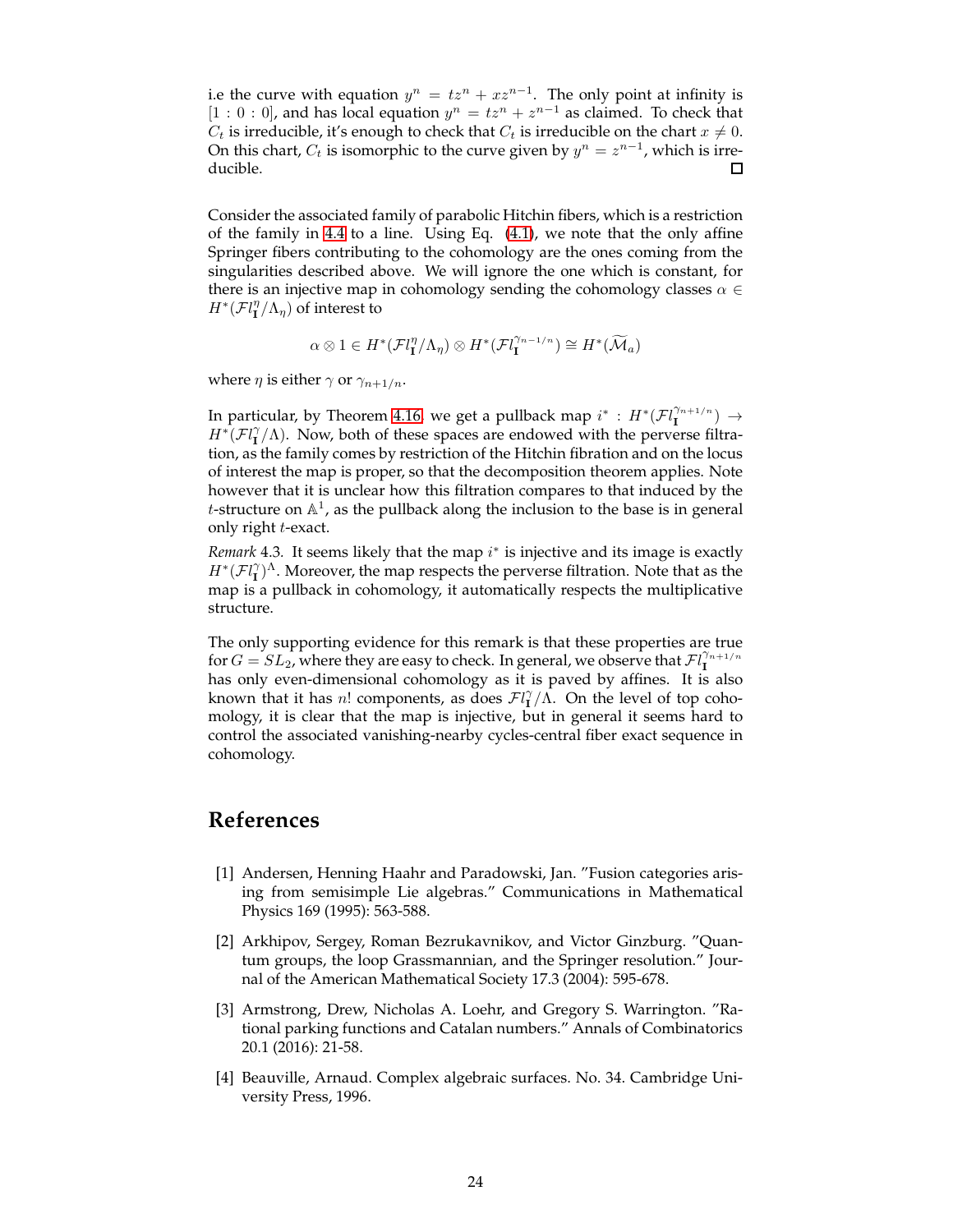- <span id="page-24-13"></span>[5] Beauville, Arnaud, S. Ramanan, and M. S. Narasimhan. "Spectral curves and the generalised theta divisor." (1989): 169-179.
- <span id="page-24-8"></span>[6] Bergeron, François, et al. "Identities and positivity conjectures for some remarkable operators in the theory of symmetric functions." Methods and applications of analysis 6.3 (1999): 363-420.
- <span id="page-24-1"></span><span id="page-24-0"></span>[7] Bezrukavnikov, Roman, and Anna Lachowska. "The small quantum group and the Springer resolution." arXiv preprint [math/0609819](http://arxiv.org/abs/math/0609819) (2006).
- [8] Bezrukavnikov, Boixeda Alvarez, Shan, Vasserot. "A geometric realization of the center of small quantum groups." arXiv preprint arXiv 2205:05951 (2022).
- <span id="page-24-4"></span>[9] Boixeda Alvarez, Pablo, and Losev, Ivan. "Affine Springer fibers, Procesi bundles, and Cherednik algebras." arXiv preprint [arXiv:2104.09543](http://arxiv.org/abs/2104.09543) (2021).
- <span id="page-24-12"></span>[10] Brown, Kenneth A., and Iain Gordon. "The ramification of centres: Lie algebras in positive characteristic and quantised enveloping algebras." Mathematische Zeitschrift 238.4 (2001): 733-779.
- <span id="page-24-2"></span>[11] Carlsson, Erik, and Anton Mellit. "GKM spaces, and the signed positivity of the nabla operator." arXiv preprint [arXiv:2110.07591](http://arxiv.org/abs/2110.07591) (2021).
- <span id="page-24-3"></span>[12] Carlsson, Erik, and Alexei Oblomkov. "Affine Schubert calculus and double coinvariants." arXiv preprint [arXiv:1801.09033](http://arxiv.org/abs/1801.09033) (2018).
- <span id="page-24-15"></span>[13] Carlsson, Erik, and Anton Mellit. "A combinatorial formula for the nabla operator." arXiv preprint [arXiv:2012.01627](http://arxiv.org/abs/2012.01627) (2020).
- <span id="page-24-17"></span>[14] Carlsson, Erik, and Anton Mellit. "A proof of the shuffle conjecture." Journal of the American Mathematical Society 31.3 (2018): 661-697.
- <span id="page-24-10"></span>[15] Egge, Eric S., et al. "A Schröder generalization of Haglund's statistic on Catalan paths." the electronic journal of combinatorics (2003): R16-R16.
- <span id="page-24-5"></span>[16] Gordon, Iain. "On the quotient ring by diagonal invariants." Inventiones Mathematicae 153.3 (2003): 503-518.
- <span id="page-24-6"></span>[17] Gorsky, Eugene, Oscar Kivinen, and Alexei Oblomkov. "The affine Springer fiber-sheaf correspondence." arXiv preprint [arXiv:2204.00303](http://arxiv.org/abs/2204.00303) (2022).
- <span id="page-24-14"></span>[18] Haglund, James. "The q, t-Catalan numbers and the space of diagonal harmonics." University lecture series 41 (2008).
- <span id="page-24-9"></span>[19] Haiman, Mark. "Vanishing theorems and character formulas for the Hilbert scheme of points in the plane." Inventiones mathematicae 149.2 (2002): 371-407.
- <span id="page-24-7"></span>[20] Haiman, Mark D. "Conjectures on the quotient ring by diagonal invariants." Journal of Algebraic Combinatorics 3.1 (1994): 17-76.
- <span id="page-24-11"></span>[21] Hemelsoet, Nicolas, and Rik Voorhaar. "On certain Hochschild cohomology groups for the small quantum group." arXiv preprint [arXiv:2104.05113](http://arxiv.org/abs/2104.05113) (2021).
- <span id="page-24-16"></span>[22] Kazhdan, David, and George Lusztig. "Fixed point varieties on affine flag manifolds." Israel Journal of Mathematics 62.2 (1988): 129-168.